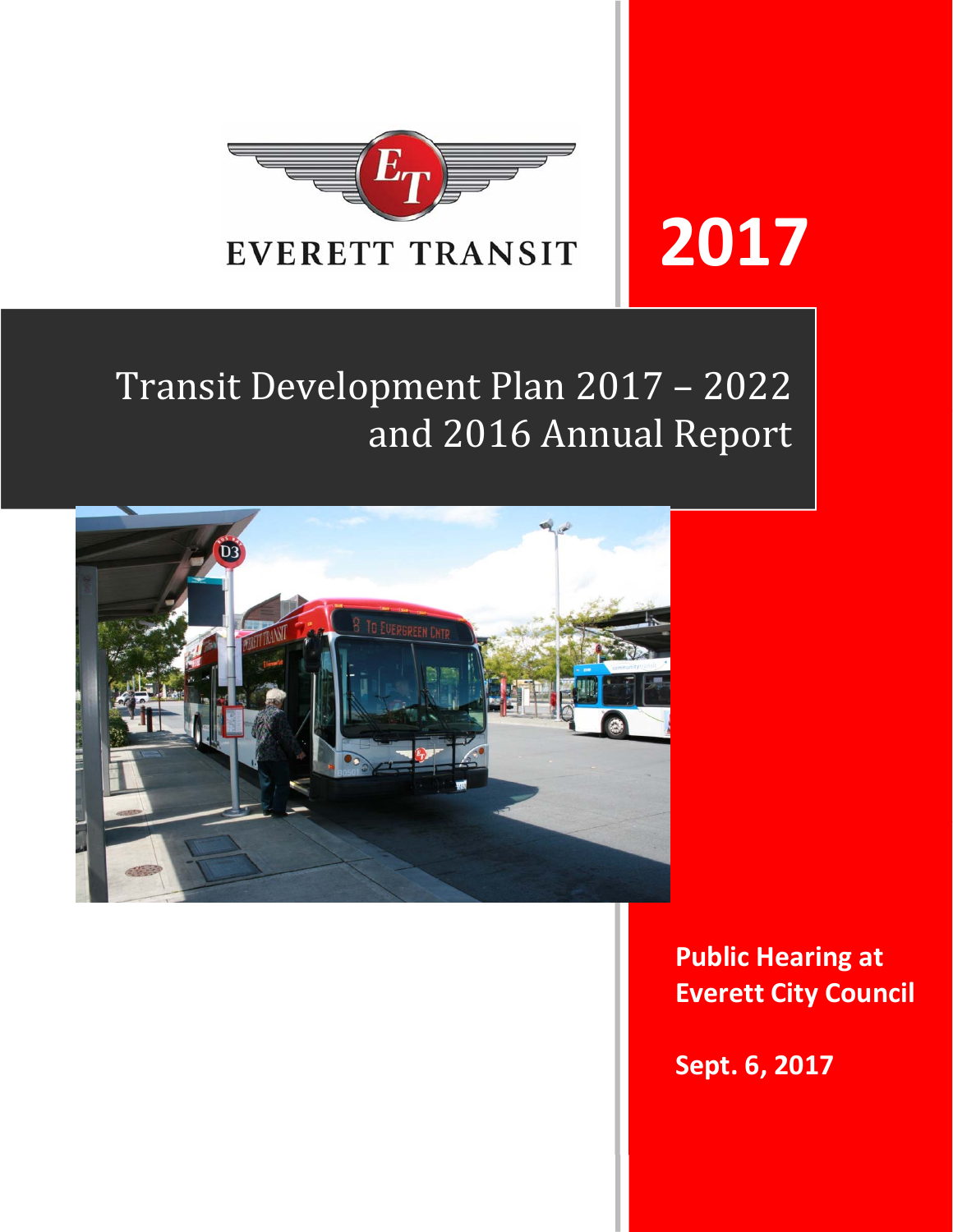# **Table of Contents**

| <b>Section</b> | <b>Title</b>                                             | Page |
|----------------|----------------------------------------------------------|------|
| I:             |                                                          |      |
| II:            |                                                          |      |
| III:           |                                                          |      |
| IV:            |                                                          |      |
| V:             |                                                          |      |
| VI:            |                                                          |      |
| VII:           |                                                          |      |
| VIII:          |                                                          |      |
| IX:            |                                                          |      |
| Х:             | Operating & Capital Revenue and Expenditures 2016-202210 |      |
|                |                                                          |      |
|                |                                                          |      |
|                |                                                          |      |
|                |                                                          |      |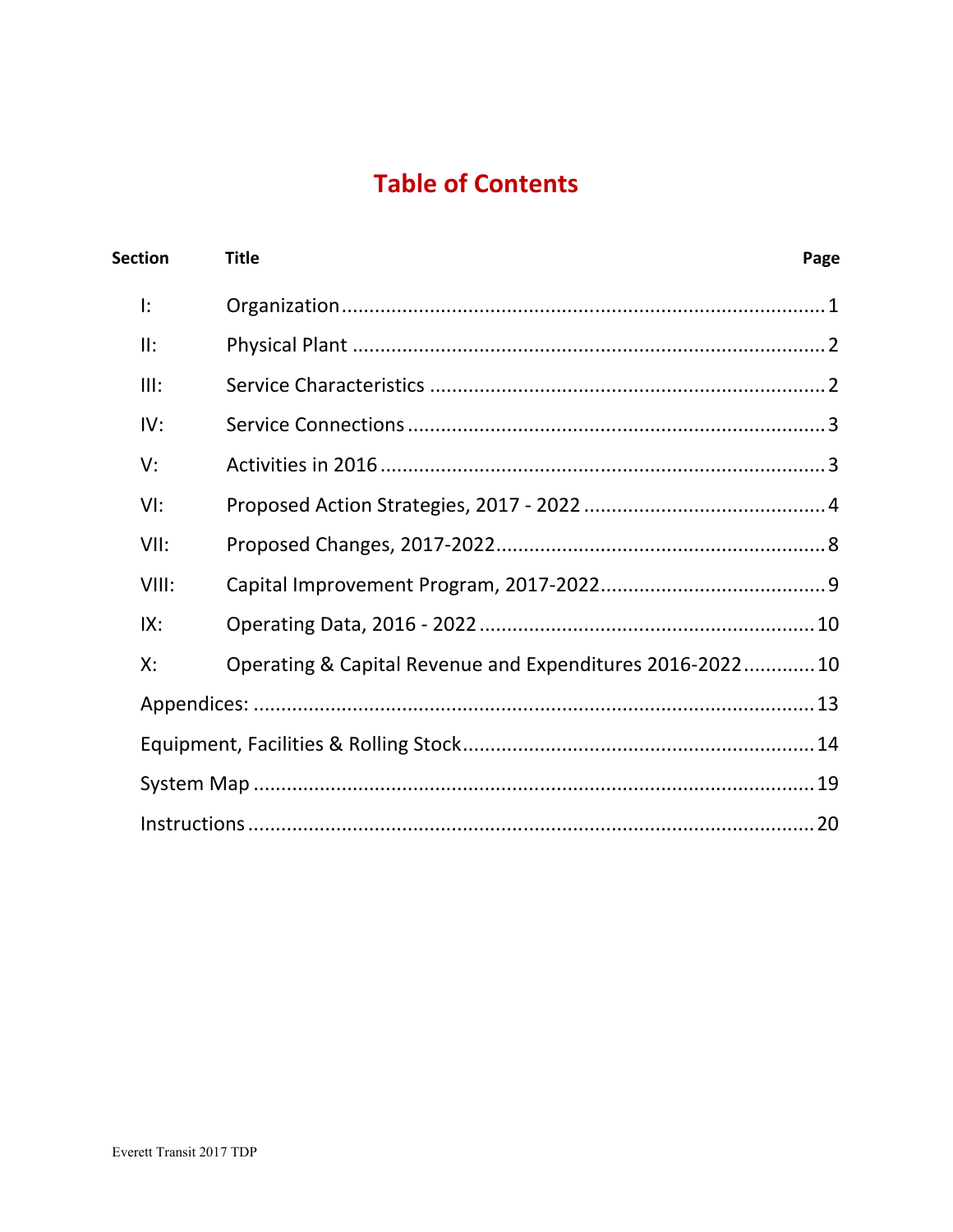# **Section I: Organization**

Everett Transit is a municipally owned and operated transit system.

| Department:       | <b>Transportation Services</b>                                    |
|-------------------|-------------------------------------------------------------------|
| Divisions:        | <b>Transit and Motor Vehicles</b>                                 |
| Transit Sections: | Administration, Transportation Services, Finance, Everett Station |

The Mayor is the Chief Executive Officer of the City of Everett. The Transportation Services Director is part of the Mayor's senior management team.

The Transportation Services section encompasses daily operations and support functions to daily operations. It also includes other services to external customers such as the administration of the state‐mandated Commute Trip Reduction (CTR) program.

The Everett Municipal Code gives the Mayor the authority to modify service and adjust schedules. The Everett City Council has the authority to establish fares and recommend tax rates, subject to voter approval.

As of January 2017, the Transit Division employed 146 full‐time equivalents allocated to the following sections:

| Fixed-Route:     | 100 |
|------------------|-----|
| Demand Response: | 37  |
| Everett Station: | q   |

The Organization Chart below depicts the staffing levels and distribution for Everett Transit as of January 2016.

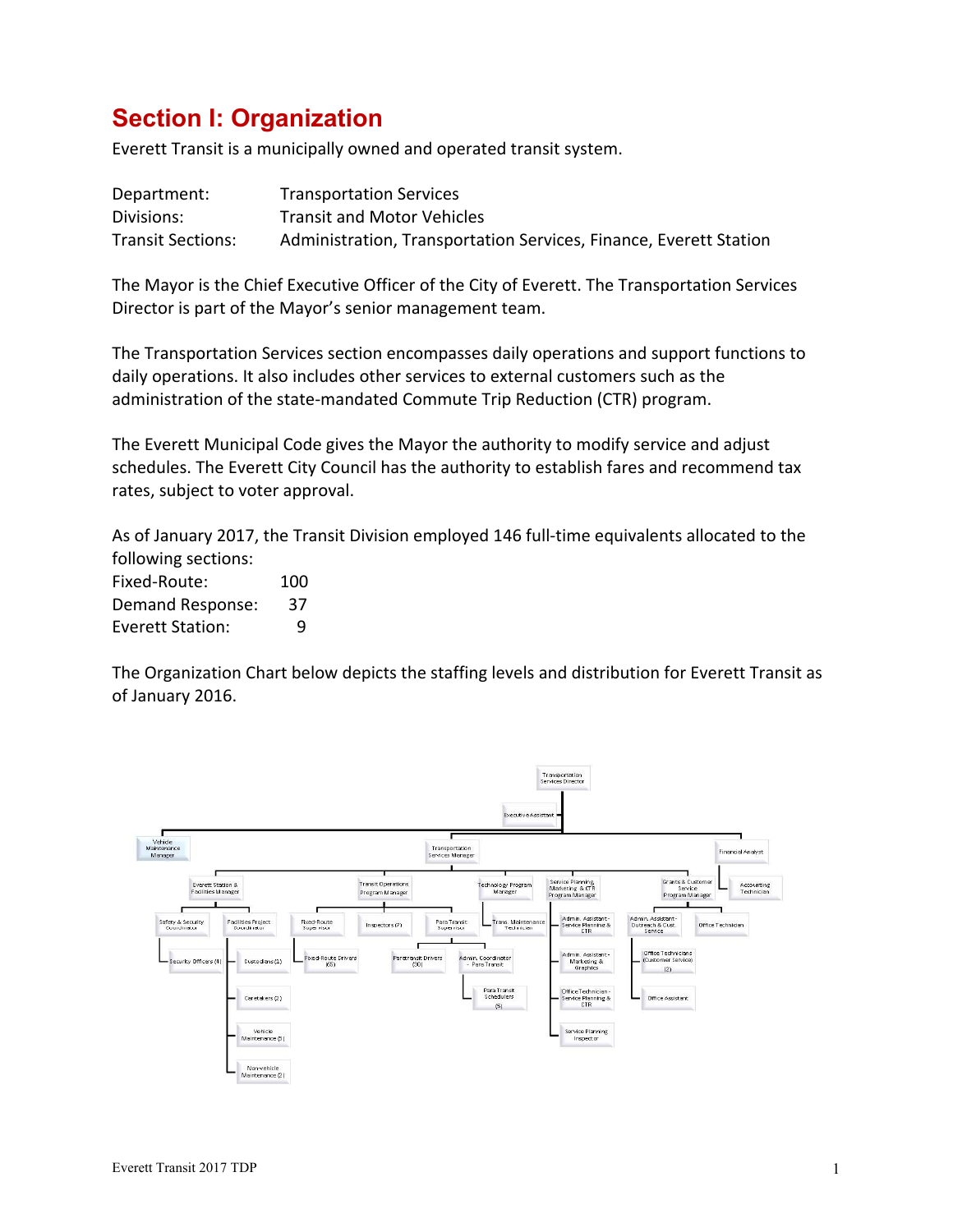# **Section II: Physical Plant**

Everett Transit (ET) has the following office and facility locations:

Administrative Offices 3201 Smith Ave., Suite 215 Everett, WA 98201

Maintenance Facilities 3227 Cedar St. Everett, WA 98201

North Operations Base 2911 California Ave. Everett, WA 98201

3225 Cedar Street Everett, WA 98201

Everett Station 3201 Smith Ave. Everett, WA 98201 College Station 2200 Tower St. Everett, WA 98201 Mall Station 1330 SE Everett Mall Way Everett, WA 98204

In addition to the administrative and maintenance facilities, Everett Transit owns and administers a regional multi‐modal transportation and employment service center known as Everett Station. Please reference the appendix for a list of Everett Transit's equipment, facilities, and revenue vehicles.

# **Section III: Service Characteristics**

As of December 31, 2016, Everett Transit provided fixed-route service on eleven routes and corresponding paratransit service. The major route layover/destination areas are near the Everett Community College in North Everett, Everett Station, the Central Business District, and the Everett Mall in South Everett. Reference the appendix to view a system map depicting the entire Everett Transit service area.

Most regular routes operate seven days per week and on holidays*.* Weekday service includes the Boeing Plant, the business parks, and the Mukilteo Ferry. System headways vary between 15 and 60 minutes on weekdays, 20 and 60 minutes on Saturday, and 30 and 60 minutes on Sunday. The span of service is generally from 4:30 a.m. to 11:30 p.m. on weekdays and from 7 a.m. to 10 p.m. on Saturdays and Sundays.

| <b>Everett Transit Fare Structure per Boarding (effective January 1, 2016):</b>                                                                                       |  |
|-----------------------------------------------------------------------------------------------------------------------------------------------------------------------|--|
|                                                                                                                                                                       |  |
|                                                                                                                                                                       |  |
|                                                                                                                                                                       |  |
| Para Transit, ADA or age 65 and over (Demand Responsive Service)\$1.00                                                                                                |  |
| Note: Fixed-route commuter fare is applicable to ET Route 70, and is equal to Community<br>Transit's local fare: Adult (19-64) \$2.25; Youth (6-18) \$1.50; RRFP \$1. |  |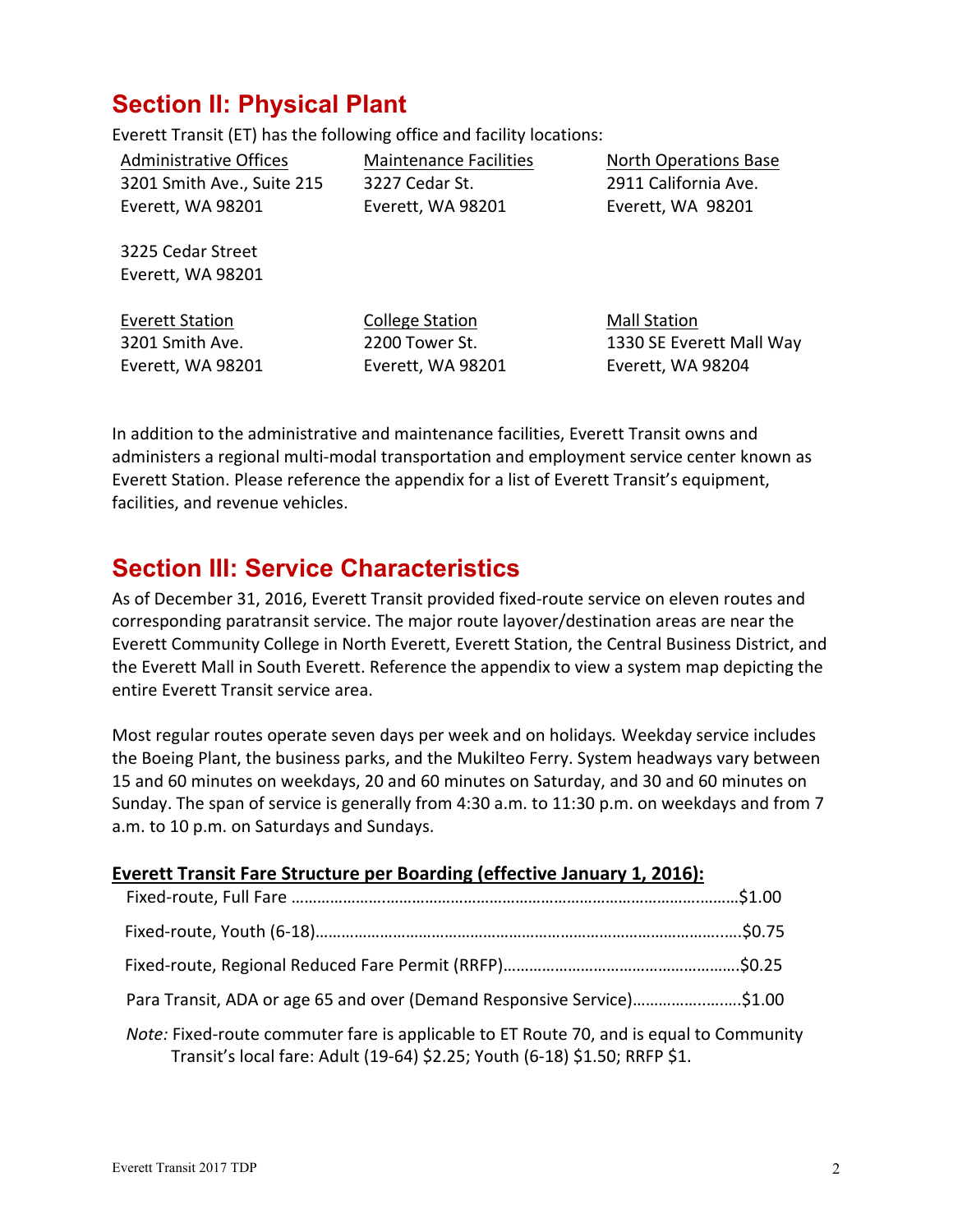### **Everett Transit Fares for Monthly Passes and Ticket Books:**

- ORCA cards may be used to load monthly passes and/or dollar value for fare payment. The cost of monthly PugetPasses associated with the ET fares are: Full Fare \$36; Youth \$27; an ET –only monthly pass is available for RRFP holders for \$9.
- Fixed-route ticket books are available only to social services agencies for either youth or full fare.
- Paratransit ticket books and monthly passes are available to eligible customers for use on ET paratransit vans, but are also accepted on ET fixed‐route buses.

# **Section IV: Service Connections**

Everett Transit provides service to the following major destinations/areas:

- Everett Community College
- Everett Mall
- Naval Station Everett
- Boeing Everett Plant
- Everett Station (Park and Ride, WorkSource, Amtrak, Greyhound and regional transit connections)
- Everett Central Business District
- Everett Clinic
- Mukilteo Ferry Dock
- Providence Hospitals
- Everett Public Libraries
- Everett Group Health Cooperative
- Eastmont Park and Ride
- Keiser Permanente Medical Center
- South Everett Freeway Station
- Mariner Park and Ride
- Social Security Office
- Everett Marina
- Silver Lake Park
- Forest Park
- Legion Park
- Cascade High School
- Everett High School
- Sequoia High School
- Everett Gospel Mission
- Snohomish County Complex
- Merrill Creek/Hardeson Business Area
- The Carl Gipson Senior Center of Everett
- WA State DSHS/Employment Security

Numerous common bus stops are shared with Sound Transit, the regional system, and Community Transit, the countywide system, within our city limits. ET also connects in Mukilteo with the Washington State Ferry (WSF) system's service between Mukilteo and Clinton.

# **Section V: Activities in 2016**

Several major activities were continued in 2016. At the regional level, staff time was dedicated to the coordination of activities with Sound Transit's regional express transit service, Community Transit's *Swift* (BRT) and local service, and with regional paratransit service providers. Resources were committed to numerous interagency committees on planning, fares, marketing, accessibility, and customer service issues for the bus routes connecting Everett with the Puget Sound region.

Continued customer access to real‐time information through the Everett Transit Arrivals (ETA) program, and promoted the use of the system. The system is accessible by texting or calling in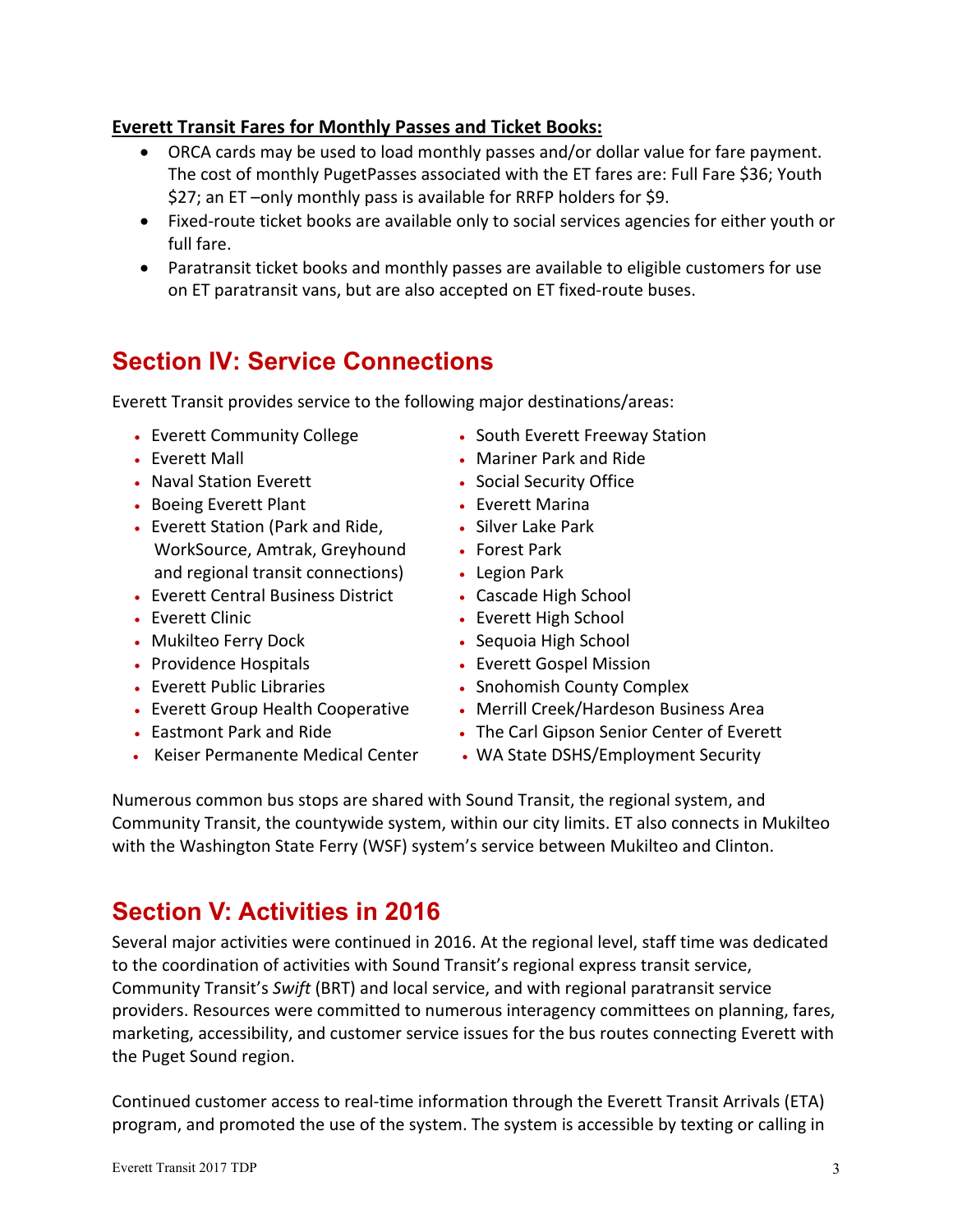the automated system. In 2016, we had close to 90,000 texts (an increase of approximately 7,000 from 2015), and close to 409,000 calls (an increase of more than 147,000 from 2015).

The August 2016 service change included the restructuring of three routes (4, 5 & 17) to improve the consistency of service in North Everett, and also the realignment of two routes (7 & 29) to improve timing efficiency of service. The initial outreach process for the service proposal was conducted in the spring, with a final plan in early summer. The final plan also included the addition of Saturday service on Route 2, and added evening trips on the new routes in North Everett.

Continued participation in the Washington State Department of Transportation EIS, site selection, and pre-design of the Mukilteo Multi-modal station. This multi-agency effort will lead to significantly improved bus, ferry, and train connections within the City of Mukilteo.

Testing and validation of all Integrated Transit Technology systems, on fixed‐route and paratransit vehicles, continued in 2016. These systems included automatic passenger counters, automatic stop announcements, automatic vehicle locators, and mobile data terminals. The certification of the system for reporting passenger counts using the RidecheckPlus software was accepted by the National Transit Database (NTD) for federal reporting in the fall of 2016.

WSDOT funding continued for the Everett in Motion project. The community‐based trip reduction program is complementing the existing Commute Trip Reduction program, and was launched late 2015. From its launch through the end of 2016, the program had more than 900 participants who logged eligible trips, and more than 1,500 total registrants. Its activities include an incentive program administered through RideshareOnline.com, advertising, staff participation in community events, and local partnerships with businesses to promote non‐ drive alone trips. In 2016, there were more than seven million non‐drive alone miles logged in the system, with savings exceeding four million pounds of carbon dioxide and more than two hundred thousand gallons of gasoline.

Attended two Disadvantaged Business Enterprise (DBE) Outreach events.

Selected a consultant and entered into a professional services agreement for the development of the Everett Transit Long Range Plan, to be completed by spring 2018.

Purchased three replacement paratransit vehicles.

# **Section VI: Proposed Action Strategies, 2017- 2022**

For the 2017‐2022 time period, the following action strategies will be pursued to meet the five State Policy Objectives listed below.

- **1) Preserve and improve existing public transportation service levels.** 
	- **a) Continue implementing strategic service adjustments.**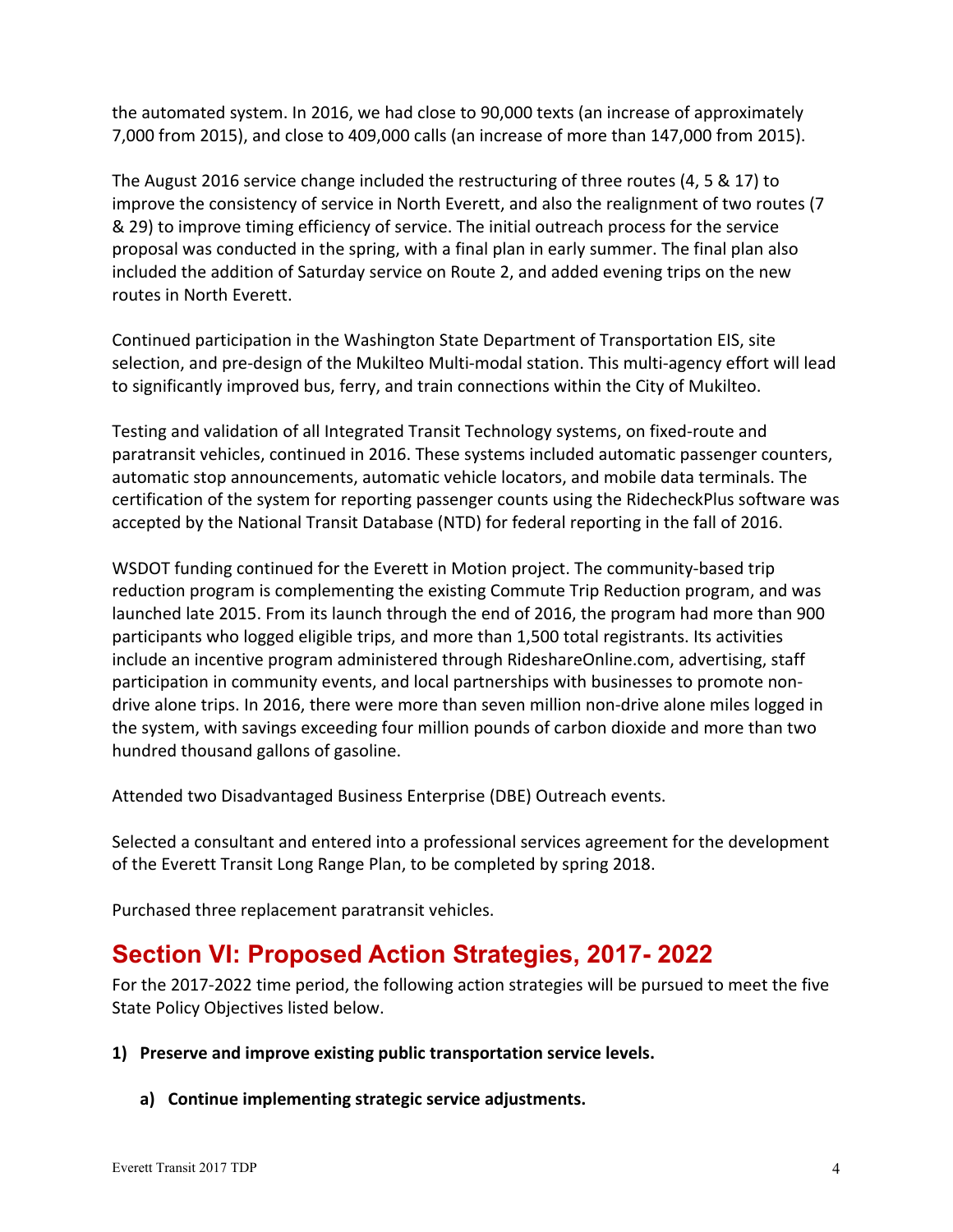- i) Monitor and modify, as necessary, during the short-term, fixed-route service to optimize service effectiveness and to operate within budget.
- ii) Eliminate daily boarding counts on fixed‐route service and institute supplemental monitoring measures. The counts continued through part of 2017 in order to assess the information gathered through the new automated passenger counting system and the production of certified reports.
- iii) Evaluate performance indicators and institute appropriate modifications to the system to achieve established goals of service effectiveness and cost efficiency.
- iv) Utilize public comments and information from public meetings to develop route and schedule changes.
- v) Use the certified methodology in using the integrated technology systems (automatic passenger counters and automatic vehicle locators) on all fixed‐route vehicles in reporting.
- vi) Continue coordination with Community Transit for both local and *Swift* (BRT) services.

### **b) Improve fixed‐route effectiveness by increasing boardings‐per‐revenue‐hour.**

- i) Through the use of transit's boarding count database, identify those trips that have boardings that are below the system's average boardings‐per‐revenue‐hour.
- ii) Evaluate those trips that are below the system's average boardings‐per‐revenue‐ hour. Consider deleting or modifying those trips as appropriate.
- iii) Increase service to meet the demand on the routes/trips that have the potential to exceed the system's average boardings‐per‐revenue‐hour.
- iv) Develop target-marketing strategies based on ridership surveys that identify service enhancements or improvements in the delivery of service.

#### **c) Improve customer information.**

- i) Continue interagency schedule coordination, develop and update transit schedule booklets, and create timely information materials to improve communications with our customers.
- ii) Monitor and adjust how customer information is delivered with the computerization of telephone‐assisted information services and the periodic updating of the established Everett Transit website.
- iii) Continue to evaluate and modify the tracking and response system for customer comments.
- iv) Continue outreach to support non-English speaking customers through ET's Limited English Proficiency Plan.
- v) Maintain website and continue to improve online customer experience, continue social media updates for event updates and rider alerts.
- vi) Increase the number of schedule holders at bus stops using a new standard of boarding counts that would warrant the installation of a holder.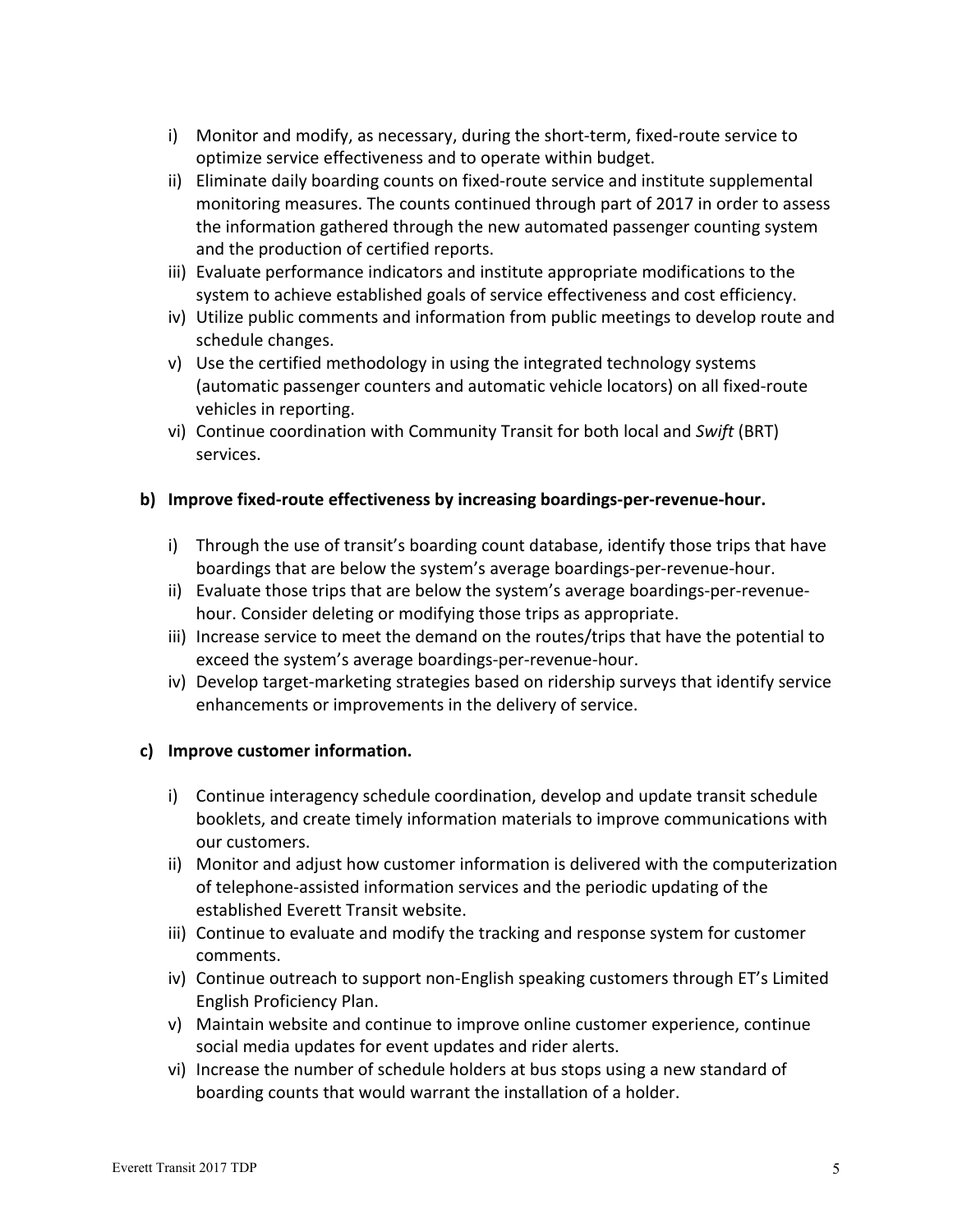### **d) Increase community, customer, and employee involvement in the transit planning process.**

- i) Solicit customer input through public meetings, customer surveys, and transit fairs at employment sites affected by City's Commute Trip Reduction Ordinance. Annual outreach events include Elder Fair, National Night Out, various job fairs, multicultural job fairs, Everett Naval Station Fleet and Family Support Center and Children & Youth Mental Awareness Fair. Nearly 80% of our annual events include minority and low income populations.
- ii) Utilize the Voices of Everett Transit (VET) customer comment database to assist in assessing customer requests for service.
- iii) Provide briefings and transit updates to civic and community organizations and to neighborhood associations throughout the year regarding service changes or projects, and upon request.
- iv) Continue to evaluate each customer request for service in a timely and fair manner.

#### **e) Implement recommendations for continued service and routing enhancements through downtown Everett.**

- i) Maintain a public process for public comments on potential impacts to service in the downtown service area and take into consideration service provided by Everett Transit, Community Transit, and the regional service of Sound Transit.
- ii) Continue coordination and planning efforts with the Port of Everett for public transportation elements of the North Marina redevelopment project including transportation links to downtown and Everett Station.
- iii) Plan and coordinate expansion of connecting service to the Riverfront development.
- iv) Participate in planning effort for the Washington State University developments next to the Everett Community College campus.

### **f) Continue to utilize the City's GIS services for transit facility improvements planning.**

- i) Expand the use of a GIS database to track bus stops, facilities, and amenities for maintenance purposes.
- ii) Create and identify mapping layers to be used in: 1) delineating bus service on existing roadways; 2) bus stops and facilities/amenities; and 3) referencing of bus routes in the City for the purpose of land use permitting, roadway impacts, and other related activities.

#### **2) Preserve existing public transportation facilities and equipment.**

a) Continue to use preventive maintenance in order to keep equipment and facilities in optimal condition.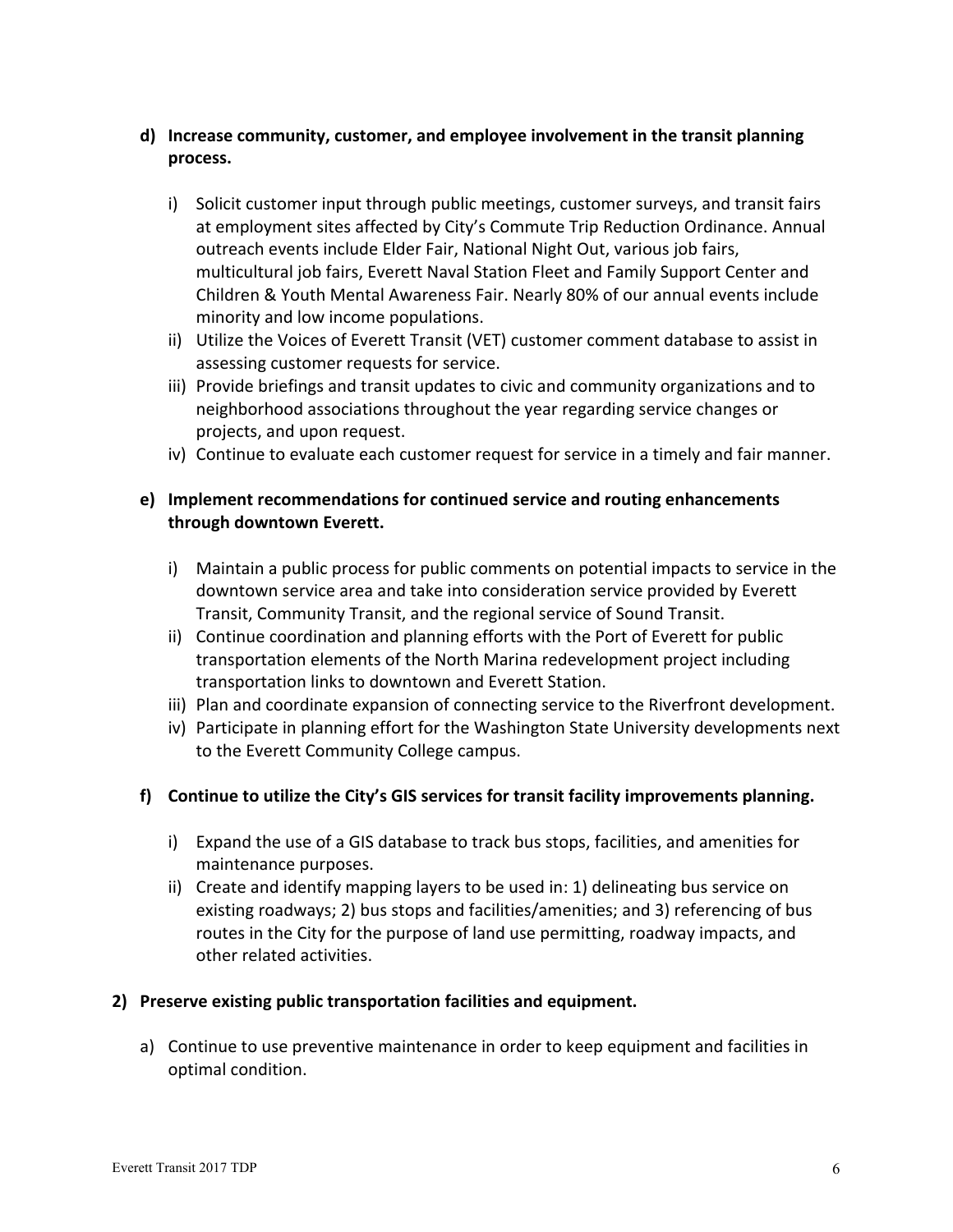- b) Replace aging fleet as funds become available. Between 2017 and 2022 approximately 22 fixed‐route vehicles and approximately 20 paratransit vehicles are due for replacement.
- c) Continue to replace and add shelters, benches, and trash receptacles as funds become available. In 2017, purchase 20 new shelters for replacement of old shelters.
- d) Continue work on the N Broadway Transit Improvement Project. This will include realigning several stops with newly constructed bus bulbs. As part of the project, 24 new shelters will be installed along the Broadway corridor in 2018.
- e) Purchase land, design and develop new fixed‐route and paratransit operating base to accommodate future growth, including electric vehicle operations.
- f) Begin introducing electric vehicles to fixed‐route fleet in 2018.
- g) Develop Transit Asset Management Plan (TAM), due in September 2018.

### **3) Integrate public transportation services into a coordinated system linked by inter‐modal facilities.**

Continue support of the multi‐modal transportation center at Everett Station, including the direct management of Station's operations, maintenance and security, and continue coordination of transit, intercity bus, and rail services.

### **4) Public transportation providers will continue to meet ADA and state barrier‐free design regulations and improve mobility for the special needs population.**

- a) Continue to meet all the requirements of the ADA as it applies to fixed‐route and paratransit services.
- b) Maintain partnership with Community Transit in processing paratransit eligibility applications.
- c) Provide all customer materials including schedule books and information brochures in alternative formats upon request.
- d) Ensure all capital facilities and telecommunication equipment will meet ADA requirements.
- e) Develop ADA Transition plan/transportation element. Facilities plan is scheduled for completion in the first quarter of 2018.
- **5) Improve and develop urban public transportation services, facilities, and programs, including as options high capacity transit (HCT), high occupancy vehicle (HOV) lanes, and transportation demand management (TDM), to respond to growth and to meet local and regional economic development, congestion, energy and clean air objectives.**

Everett Transit continues to work with other Puget Sound transportation agencies in implementing and updating smart card technology for fare payment, and funding additional CTR efforts for employers implementing innovative trip reduction measures.

**a) Continue implementation of the State's Commute Trip Reduction (CTR) Law.**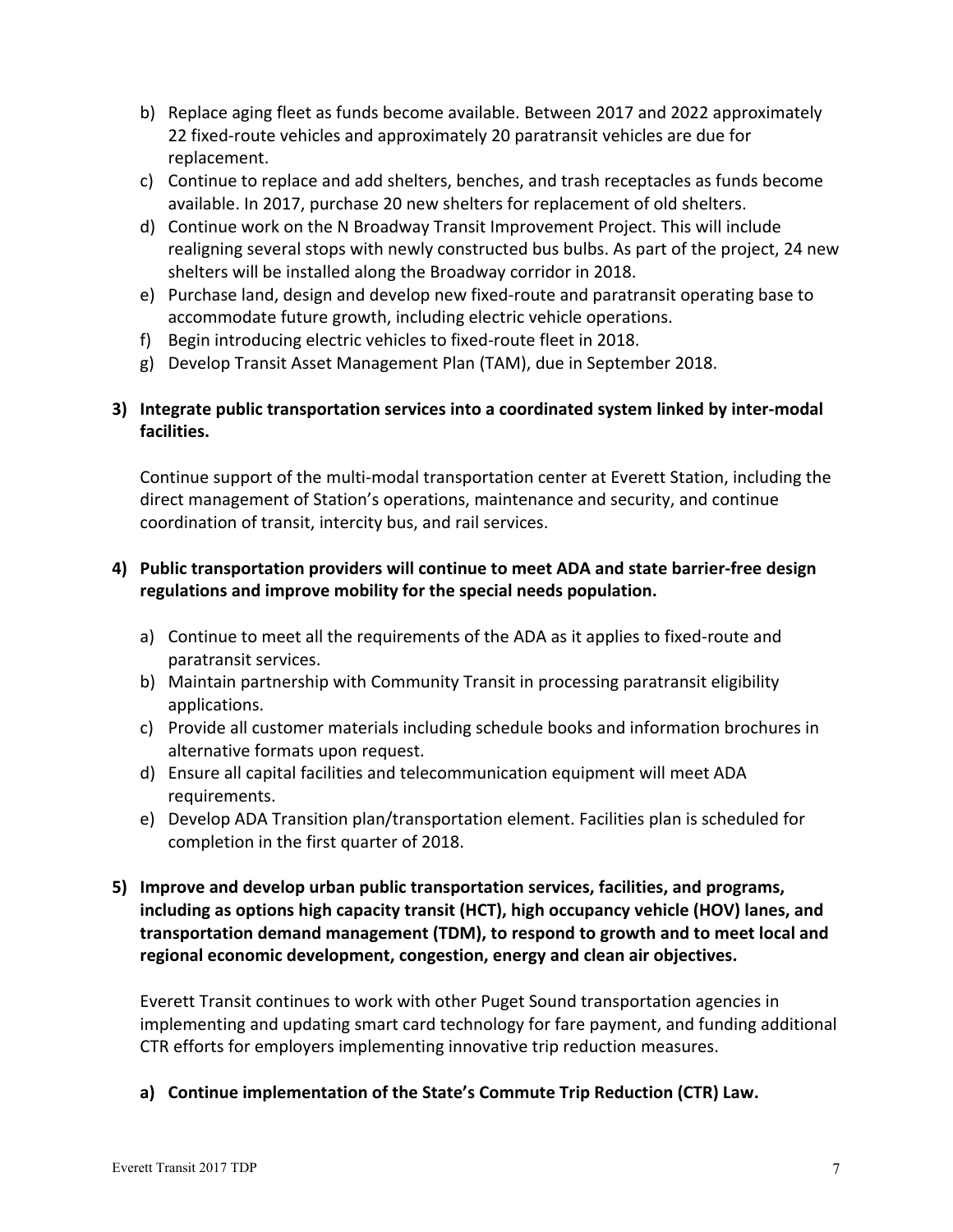- i) Evaluate and recommend modifications to affected employers' programs based on survey results, program reviews, and site visits.
- ii) Continue to support affected employers' efforts to reduce single occupant vehicle (SOV) commute trips and vehicle miles traveled by employees. Coordinate program efforts with WSDOT, Snohomish County, and Community Transit.
- iii) As needed, update the City's existing CTR ordinance to reflect changes in state law and continue to participate in local, regional, and state efforts for training.
- iv) Pursue grant opportunities that allow for the expansion of TDM measures in the City.
- v) Use grant funding to continue and promote Everett in Motion, a community‐based trip reduction program, which provides incentives and information in order to reduce the number of all SOV trips in Everett.

### **b) Increase participation in the City's CTR program (MOVE).**

- i) Continue to promote the use of alternative modes of commuting by City employees.
- ii) Continue to implement the expansion of the MOVE program with a series of new transportation demand management promotional measures.
- iii) Update and distribute the MOVE program brochure to all City employees. Expand the MOVE program with additional marketing and promotions to targeted groups of employees that will increase the use of alternative modes of commuting.

# **Section VII: Proposed Changes, 2017-2022**

|                   | 2017                                                                                    |  |  |  |  |  |  |  |  |
|-------------------|-----------------------------------------------------------------------------------------|--|--|--|--|--|--|--|--|
| <b>SERVICES</b>   | Increase fixed-route service by 832 revenue hours over 2016 levels.                     |  |  |  |  |  |  |  |  |
|                   | Increase paratransit service by 140 revenue hours over 2016 levels.                     |  |  |  |  |  |  |  |  |
|                   | Complete engineering and design for the N Broadway Transit Improvement project.         |  |  |  |  |  |  |  |  |
|                   | Everett Station Preventative Maintenance: Brick Restoration project, resurface and      |  |  |  |  |  |  |  |  |
| <b>FACILITIES</b> | restriping of parking lots, HVAC repair, replace glass in 19 bus shelters.              |  |  |  |  |  |  |  |  |
|                   | Everett Station camera system upgrades.                                                 |  |  |  |  |  |  |  |  |
|                   | Everett Station Preventive Maintenance: CCTV Replacement/upgrade.                       |  |  |  |  |  |  |  |  |
|                   | Next Generation ORCA project – participate in region's development of concept of        |  |  |  |  |  |  |  |  |
| <b>EQUIPMENT</b>  | operations and scope of work for RFP. (cost share with region)                          |  |  |  |  |  |  |  |  |
| 2018              |                                                                                         |  |  |  |  |  |  |  |  |
| <b>SERVICES</b>   | No change in fixed-route service revenue hours.                                         |  |  |  |  |  |  |  |  |
|                   | Increase paratransit service by 486 revenue hours over 2017 levels.                     |  |  |  |  |  |  |  |  |
|                   | Everett Station Preventative Maintenance: building access management system (security). |  |  |  |  |  |  |  |  |
|                   | Complete construction of N. Broadway Transit Improvement project.                       |  |  |  |  |  |  |  |  |
| <b>FACILITIES</b> | Install Electric Bus charging station system.                                           |  |  |  |  |  |  |  |  |
|                   | Expansion Operations Base environmental and design.                                     |  |  |  |  |  |  |  |  |
|                   | Replace 4 fixed-route buses with electric buses.                                        |  |  |  |  |  |  |  |  |
|                   | Replace 3 paratransit vans.                                                             |  |  |  |  |  |  |  |  |
| <b>EQUIPMENT</b>  | Next Generation ORCA project - region will award the contract to the ngORCA System      |  |  |  |  |  |  |  |  |
|                   | Integrator and complete system design. (cost share with region)                         |  |  |  |  |  |  |  |  |
|                   | 2019                                                                                    |  |  |  |  |  |  |  |  |
|                   | No change in fixed-route service revenue hours.                                         |  |  |  |  |  |  |  |  |
| <b>SERVICES</b>   | Increase paratransit service by 491 revenue hours over 2018 levels.                     |  |  |  |  |  |  |  |  |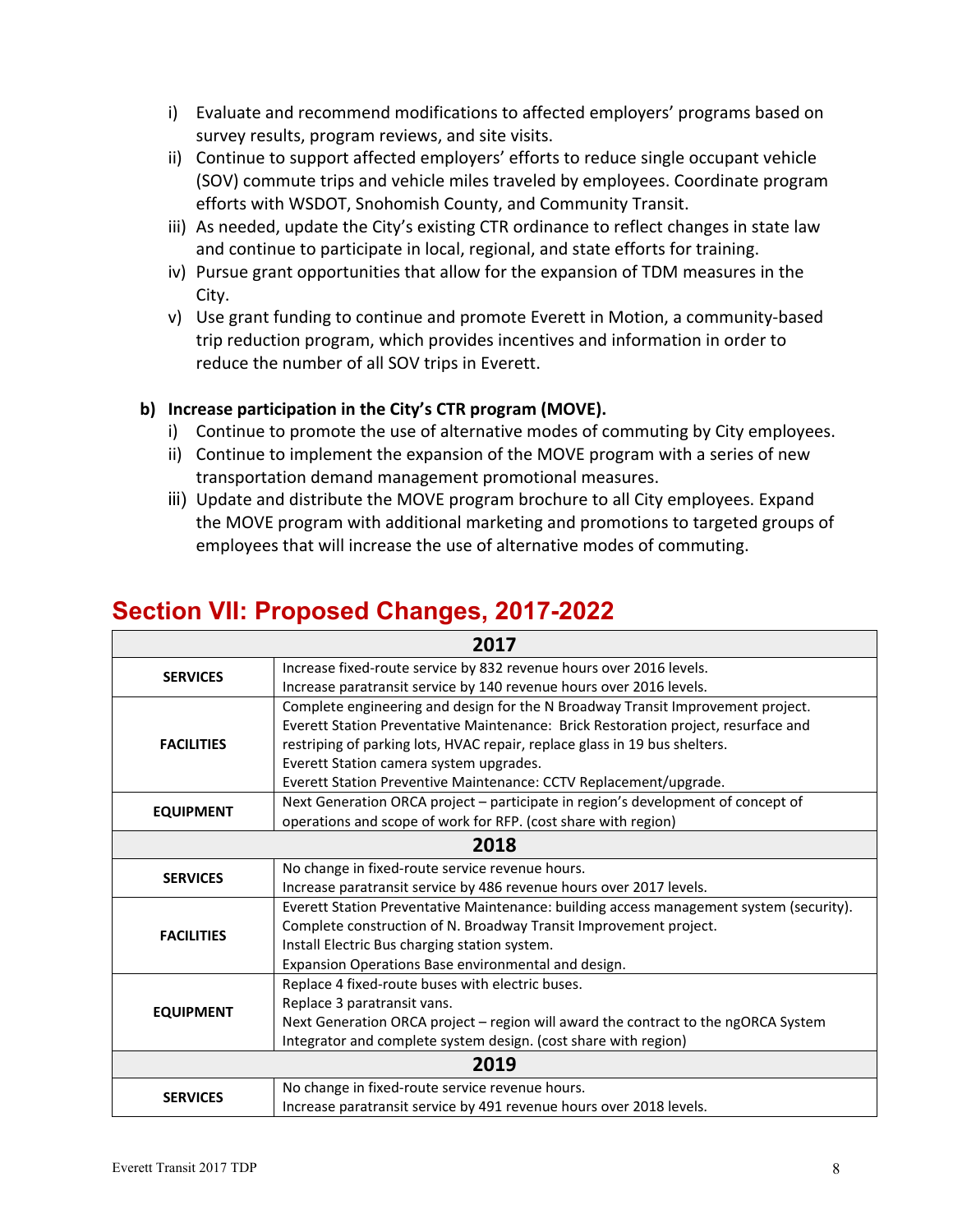| <b>FACILITIES</b> | Construction of Expansion Operations Base and transition paratransit fleet to the new site. |  |  |  |  |  |  |  |  |  |
|-------------------|---------------------------------------------------------------------------------------------|--|--|--|--|--|--|--|--|--|
|                   | Replace 4 fixed-route buses with rebuilt buses.                                             |  |  |  |  |  |  |  |  |  |
| <b>EQUIPMENT</b>  | Expand fixed-route fleet by 3 electric buses.                                               |  |  |  |  |  |  |  |  |  |
|                   | Replace and upgrade of on-board ITS system.                                                 |  |  |  |  |  |  |  |  |  |
| 2020              |                                                                                             |  |  |  |  |  |  |  |  |  |
| <b>SERVICES</b>   | No change in fixed-route service revenue hours.                                             |  |  |  |  |  |  |  |  |  |
|                   | Increase paratransit service by 496 revenue hours over 2019 levels.                         |  |  |  |  |  |  |  |  |  |
| <b>FACILITIES</b> | No change.                                                                                  |  |  |  |  |  |  |  |  |  |
|                   | Replace 4 fixed-route buses with electric buses.                                            |  |  |  |  |  |  |  |  |  |
| <b>EQUIPMENT</b>  | Replace 3 fixed-route buses with rebuilt buses.                                             |  |  |  |  |  |  |  |  |  |
|                   | Safety and Security Enhancements.                                                           |  |  |  |  |  |  |  |  |  |
|                   | Replace and upgrade of on-board ITS system.                                                 |  |  |  |  |  |  |  |  |  |
|                   | 2021                                                                                        |  |  |  |  |  |  |  |  |  |
| <b>SERVICES</b>   | No change in fixed-route service revenue hours.                                             |  |  |  |  |  |  |  |  |  |
|                   | Increase paratransit service by 501 revenue hours over 2020 levels.                         |  |  |  |  |  |  |  |  |  |
| <b>FACILITIES</b> | No change.                                                                                  |  |  |  |  |  |  |  |  |  |
| <b>EQUIPMENT</b>  | No change.                                                                                  |  |  |  |  |  |  |  |  |  |
|                   | 2022                                                                                        |  |  |  |  |  |  |  |  |  |
|                   |                                                                                             |  |  |  |  |  |  |  |  |  |
| <b>SERVICES</b>   | No change in fixed-route service revenue hours.                                             |  |  |  |  |  |  |  |  |  |
|                   | Increase paratransit service by 506 revenue hours over 2021 levels.                         |  |  |  |  |  |  |  |  |  |
| <b>FACILITIES</b> | No change.                                                                                  |  |  |  |  |  |  |  |  |  |
| <b>EQUIPMENT</b>  | No change.                                                                                  |  |  |  |  |  |  |  |  |  |
|                   |                                                                                             |  |  |  |  |  |  |  |  |  |

# **Section VIII: Capital Improvement Program, 2017-2022**

| Preservation                        | 2017                                                                        | 2018      | 2019      | 2020       | 2021      | 2022      |  |  |  |  |  |  |
|-------------------------------------|-----------------------------------------------------------------------------|-----------|-----------|------------|-----------|-----------|--|--|--|--|--|--|
| Maintenance Equipment               |                                                                             |           |           |            |           |           |  |  |  |  |  |  |
| <b>Paratransit Vehicles</b>         |                                                                             | 318,415   |           |            |           | 400,000   |  |  |  |  |  |  |
| <b>Transit Buses</b>                |                                                                             | 4,060,000 | 1,460,564 | 5,131,505  | 1,800,000 | 1,800,000 |  |  |  |  |  |  |
| <b>Transit Centers</b>              | 519,654                                                                     | 198,699   | 33,623    | 33,623     |           |           |  |  |  |  |  |  |
| <b>Operations Center</b>            | 20,000                                                                      |           |           |            |           |           |  |  |  |  |  |  |
| <b>Transit Shelters</b>             |                                                                             |           |           |            |           |           |  |  |  |  |  |  |
| <b>Technology Upgrades</b>          | 365,810                                                                     |           | 750,000   | 750,000    |           |           |  |  |  |  |  |  |
| Long Range Plan                     | 200,000                                                                     | 50,000    |           |            |           |           |  |  |  |  |  |  |
| <b>Support Equipment</b>            |                                                                             |           |           |            |           |           |  |  |  |  |  |  |
| <b>Improvement</b>                  |                                                                             |           |           |            |           |           |  |  |  |  |  |  |
| Maintenance Equipment               |                                                                             |           |           |            |           |           |  |  |  |  |  |  |
| <b>Paratransit Vehicles</b>         |                                                                             |           |           |            |           |           |  |  |  |  |  |  |
| Transit Buses                       |                                                                             |           | 3,600,000 |            |           |           |  |  |  |  |  |  |
| Park & Ride Expansion               |                                                                             | 750,000   |           |            |           |           |  |  |  |  |  |  |
| <b>Transit Shelters (N Broadway</b> |                                                                             |           |           |            |           |           |  |  |  |  |  |  |
| <b>Transit Improvement Project)</b> | 71,890                                                                      | 2,900,000 |           |            |           |           |  |  |  |  |  |  |
| Parking Garage                      |                                                                             |           |           |            |           |           |  |  |  |  |  |  |
| <b>Expansion Operations Base</b>    | 4,000,000                                                                   | 448,735   | 2,000,000 | 5,000,000  | 5,000,000 | 5,000,000 |  |  |  |  |  |  |
| ngORCA                              | 27,107                                                                      | 90,000    | 289,395   | 447,443    | 475,914   | 431,157   |  |  |  |  |  |  |
| <b>Total Capital Expense</b>        | 5,204,461                                                                   | 8,815,849 | 8,133,582 | 11,362,571 | 7,275,914 | 7,631,157 |  |  |  |  |  |  |
|                                     |                                                                             |           |           |            |           |           |  |  |  |  |  |  |
|                                     | Shaded areas represent currently unfunded plans, not included in Section X. |           |           |            |           |           |  |  |  |  |  |  |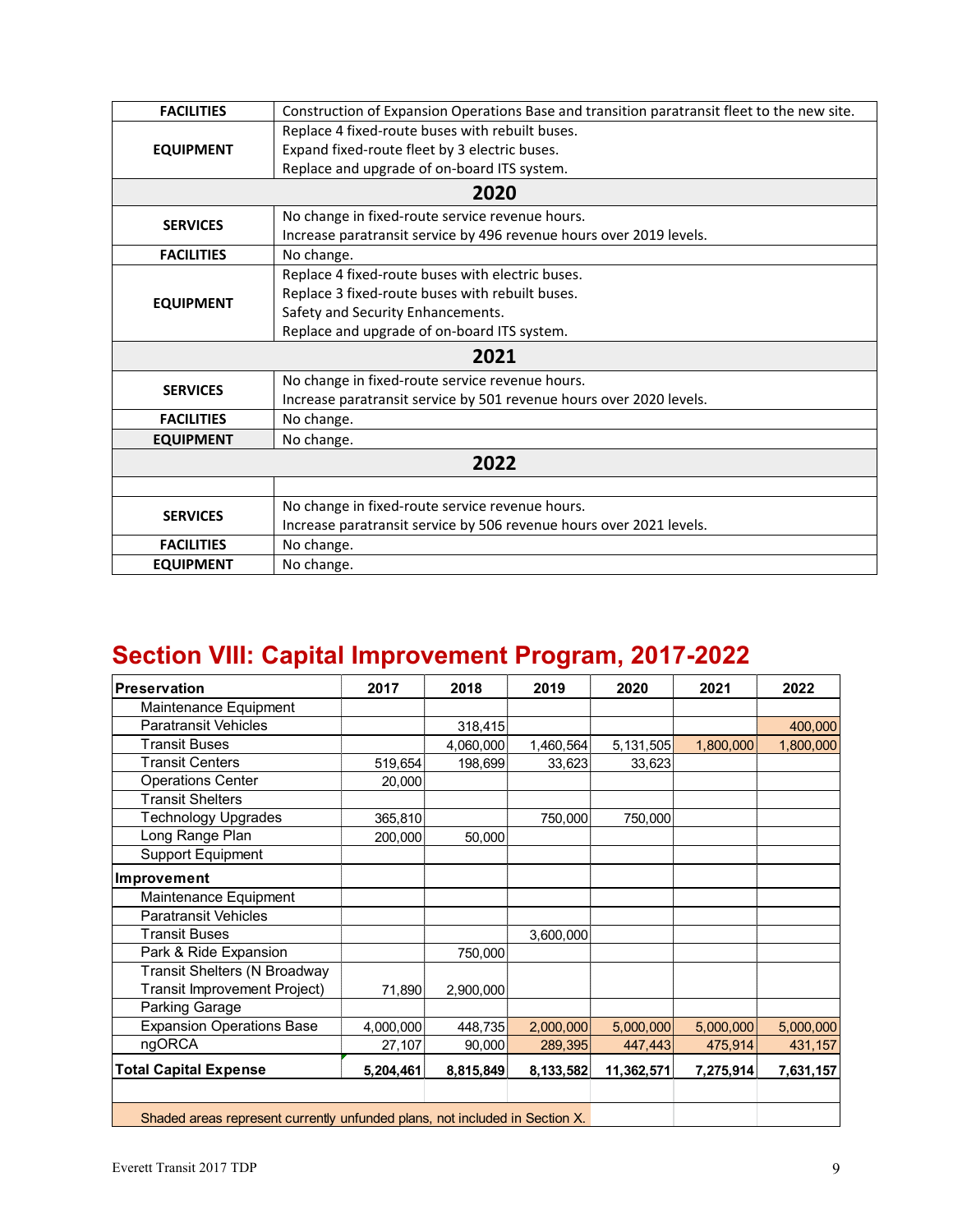# **Section IX: Operating Data 2016-2022**

| <b>IFixed Route Services</b>              | 2016         | 2017      | 2018      | 2019      | 2020      | 2021                     | 2022      |
|-------------------------------------------|--------------|-----------|-----------|-----------|-----------|--------------------------|-----------|
| <b>Revenue Vehicle Hours</b>              | 103,589      | 104,421   | 104,421   | 104,421   | 104,421   | 104,421                  | 104,421   |
| <b>Total Vehicle Hours</b>                | 111,223      | 111,840   | 111,840   | 111,840   | 111,840   | 111,840                  | 111,840   |
| Revenue Vehicle Miles                     | 1,239,254    | 1,245,743 | 1,245,743 | 1,245,743 | 1,245,743 | 1,245,743                | 1,245,743 |
| <b>Total Vehicle Miles</b>                | 1,421,728    | 1,416,626 | 1,416,626 | 1,416,626 | 1,416,626 | 1,416,626                | 1,416,626 |
| Passenger Trips                           | 1,948,785    | 2,022,666 | 2,022,666 | 2,022,666 | 2,022,666 | 2,022,666                | 2,022,666 |
| <b>Fatalities</b>                         | ΩI           |           |           |           |           |                          |           |
| Reportable Injuries                       | 41           |           |           |           |           |                          |           |
| Collisions                                |              |           |           |           |           |                          |           |
| Diesel Fuel Consumed (gallons)            | 307,976      | 320,378   | 320,378   | 320,378   | 320,378   | 320,378                  | 320,378   |
|                                           |              |           |           |           |           |                          |           |
|                                           |              |           |           |           |           |                          |           |
| <b>Demand Response Services</b>           | 2016         | 2017      | 2018      | 2019      | 2020      | 2021                     | 2022      |
| <b>Revenue Vehicle Hours</b>              | 48,123       | 48,604    | 49.090    | 49,581    | 50,077    | 50,578                   | 51,084    |
| <b>Total Vehicle Hours</b>                | 52,019       | 52,539    | 53,065    | 53,595    | 54,131    | 54,672                   | 55,219    |
| Revenue Vehicle Miles                     | 563,880      | 569,519   | 575,214   | 580,966   | 586,776   | 592,644                  | 598,570   |
| <b>Total Vehicle Miles</b>                | 63,030       | 63,660    | 64,297    | 64,940    | 65,589    | 66,245                   | 66,908    |
| Passenger Trips                           | 118,357      | 119,541   | 120,736   | 121,943   | 123,163   | 124,394                  | 125,638   |
| Fatalities                                | <sup>o</sup> |           |           |           |           |                          |           |
| Reportable Injuries                       |              |           |           |           |           | $\overline{\phantom{0}}$ |           |
| Collisions                                | $0 -$        |           |           |           |           |                          |           |
| Gasoline & Diesel Fuel Consumed (gallons) | 122,543      | 123,768   | 125,006   | 126,256   | 127,519   | 128,794                  | 130,082   |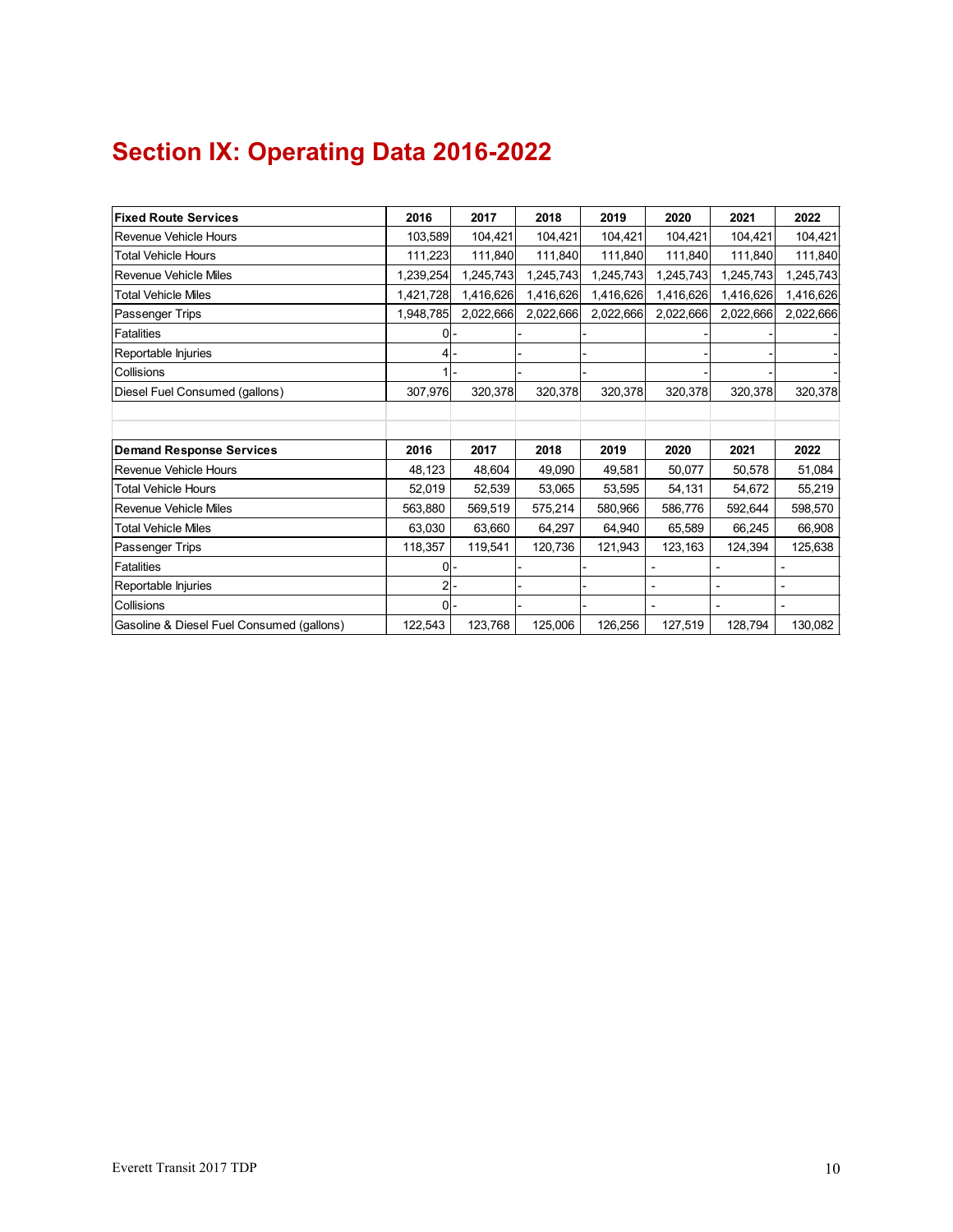# **Section X: Operating and Capital Revenue and Expenditures 2016-2022**

| Beginning Working Capital 01-01-2016          |                          |                 |                          |                          |                          |                          |                          |  |
|-----------------------------------------------|--------------------------|-----------------|--------------------------|--------------------------|--------------------------|--------------------------|--------------------------|--|
| <b>Operating Revenue and Expenditures</b>     | 2016                     | 2017            | 2018                     | 2019                     | 2020                     | 2021                     | 2022                     |  |
|                                               | <b>Actuals</b>           | <b>Budgeted</b> | Estimated                | Estimated                | Estimated                | Estimated                | Estimated                |  |
| Beginning Balance - January 1,                | 8,986,653                | 10,564,423      | 5.501.268                | 5,050,413                | 3.987.105                | 2.271.843                | 2.167.250                |  |
| <b>Revenues</b>                               |                          |                 |                          |                          |                          |                          |                          |  |
| Sales Tax (1)                                 | 18,960,466               | 19.128.623      | 19,759,868               | 20,095,785               | 20,397,222               | 20.703.180               | 21,013,728               |  |
| Farebox (2)                                   | 1,391,585                | 1,500,408       | 1,344,630                | 1,344,630                | 1,344,630                | 1,344,630                | 1,344,630                |  |
| Sales Tax Mitigation (3)                      | 235,052                  | 115,526         | 153,000                  | 469,000                  | 584,000                  | 633,000                  | 687,000                  |  |
| FTA Preventive Maintenance (4)                | 628,276                  | 905,657         | 990,448                  | 1,197,679                | 1,200,000                | 1,200,000                | 1,200,000                |  |
| <b>Federal Operating Grants</b>               |                          | 109,214         | 262,940                  | 35,990                   |                          |                          |                          |  |
| <b>State Operating Grants (5)</b>             | 616,134                  | 628,791         | 716,621                  | 358,310                  | 358.310                  | 358,310                  | 358,310                  |  |
| Everett Station (3)                           | 1,161,906                | 1,197,078       | 1,110,255                | 1,110,255                | 1,110,255                | 1,110,255                | 1,110,255                |  |
| Other(3)                                      | 408,951                  | 195,669         | 179,780                  | 179,780                  | 179,780                  | 179,780                  | 179,780                  |  |
| <b>Total Operating Revenues</b>               | 23,402,370               | 23,780,966      | 24,517,542               | 24,791,429               | 25, 174, 197             | 25,529,155               | 25,893,703               |  |
| <b>Expenditures</b>                           |                          |                 |                          |                          |                          |                          |                          |  |
| Fixed Route-P&M (A)                           | 12,313,485               | 13,626,695      | 13,899,229               | 14, 177, 214             | 14,460,758               | 14,749,973               | 15,044,972               |  |
| SWIFT BRT Tax Share (B)                       | 1,580,925                | 1,594,052       | 1,646,656                | 1,674,649                | 1,699,769                | 1,725,265                | 1,751,144                |  |
| Paratransit ADA-P&M (A)                       | 4,368,887                | 4,703,860       | 4,797,937                | 4,893,896                | 4,991,774                | 5,091,609                | 5,193,442                |  |
| Everett Station (C)                           | 1,560,520                | 1,686,498       | 1,720,228                | 1,754,633                | 1,789,725                | 1,825,520                | 1,862,030                |  |
| Administrative Expense (C)                    | 2,000,784                | 2,133,016       | 2,154,346                | 2,154,346                | 2,197,433                | 2,241,382                | 2,286,209                |  |
| <b>Transfer to Capital Reserve (D)</b>        |                          | 5,100,000       | 750,000                  | 1,200,000                | 1,750,000                |                          |                          |  |
| <b>Total Expenses</b>                         | 21,824,600               | 28,844,121      | 24,968,396               | 25,854,738               | 26,889,459               | 25,633,749               | 26, 137, 797             |  |
| Ending Balance - December 31,                 | 10,564,423               | 5,501,268       | 5,050,413                | 3,987,105                | 2,271,843                | 2,167,250                | 1,923,156                |  |
|                                               |                          |                 |                          |                          |                          |                          |                          |  |
| <b>Capital Revenue and Expenditures</b>       | 2016                     | 2017            | 2018                     | 2019                     | 2020                     | 2021                     | 2022                     |  |
| Beginning Balance - January 1,                | 605,396                  | 79,713          | 47,142                   | 42,281                   | 58,542                   | 25,517                   | 25,517                   |  |
| Capital                                       |                          |                 |                          |                          |                          |                          |                          |  |
| Revenue                                       |                          |                 |                          |                          |                          |                          |                          |  |
| Federal Sec.5307 Grants                       | $\blacksquare$           | $\blacksquare$  | 158,958                  | 26,898                   | 26,898                   | $\overline{\phantom{a}}$ | ÷,                       |  |
| Federal Sec.5339 Grants                       | ä,                       | ä,              | 4,252,029                | 1,253,550                | 4,105,204                |                          |                          |  |
| <b>FTA Formula Grants</b>                     | ÷                        | $\overline{a}$  |                          |                          |                          |                          |                          |  |
| <b>State Capital Grant - WSDOT</b>            | 28,109                   | 71,890          | 3,650,000                | 3,380,000                |                          | $\overline{\phantom{a}}$ | $\blacksquare$           |  |
| <b>Transfer From Operating Reserve</b>        |                          | 5,100,000       | 750,000                  | 1,200,000                | 1,750,000                | ÷,                       | $\overline{\phantom{a}}$ |  |
| Sale of assets                                |                          |                 |                          |                          |                          |                          | $\blacksquare$           |  |
| <b>Total Available</b>                        | 28,109                   | 5,171,890       | 8,810,987                | 5,860,448                | 5,882,102                | $\blacksquare$           | $\sim$                   |  |
| <b>Expenditures</b>                           |                          |                 |                          |                          |                          |                          |                          |  |
| System P&M (Provide Detail)                   |                          |                 |                          |                          |                          |                          |                          |  |
| <b>Fixed Route Replacement Buses</b>          | ÷,                       | ٠               | 4,060,000                | 1,460,564                | 5,131,505                |                          |                          |  |
| <b>Paratransit Fleet Replacement</b>          | 261,649                  | ÷.              | 318,415                  |                          | ÷,                       | $\tilde{\phantom{a}}$    |                          |  |
| <b>Operations Base Roof Repair</b>            |                          | 20,000          |                          | $\blacksquare$           | $\blacksquare$           | $\overline{a}$           | $\blacksquare$           |  |
| Bus Stop Improvements (incl. N Broadway)      | 28,110                   | 171,890         | 2,900,000                | $\blacksquare$           | $\sim$                   | $\overline{a}$           | $\blacksquare$           |  |
| <b>Support Vehicle Replacement</b>            |                          |                 | $\overline{a}$           | ÷,                       | ÷,                       | $\blacksquare$           | $\blacksquare$           |  |
| Camera Equipment Upgrade Evt Stn              | $\overline{\phantom{a}}$ | 200,000         | $\overline{a}$           | $\overline{a}$           | ÷,                       | $\overline{a}$           | $\blacksquare$           |  |
| DAC - ORCA                                    | 15,350                   |                 | ÷.                       | $\overline{a}$           | $\overline{a}$           | $\overline{a}$           | ÷.                       |  |
| <b>Computer &amp; Techn Upgrades/Capital</b>  | $\overline{a}$           | 65,810          | ÷                        | 750,000                  | 750,000                  |                          |                          |  |
| <b>Transit Long Range Plan</b>                | $\sim$                   | 200,000         | 50,000                   | $\blacksquare$           | $\blacksquare$           | $\blacksquare$           |                          |  |
| <b>Farebox Vault Replacement</b>              | $\blacksquare$           |                 | $\blacksquare$           | $\blacksquare$           | ÷,                       | $\overline{a}$           | $\blacksquare$           |  |
| Evt Stn PM                                    | $\overline{\phantom{a}}$ | ÷.              | 33,623                   | 33,623                   | 33,623                   | $\blacksquare$           | $\blacksquare$           |  |
| Evt Stn Parking Lots                          | $\blacksquare$           | $\blacksquare$  | 86,603                   | ÷.                       | $\overline{\phantom{a}}$ | $\blacksquare$           | $\blacksquare$           |  |
| Evt Stn Water Heating Systm                   | $\blacksquare$           | $\blacksquare$  | 78,473                   | $\overline{\phantom{a}}$ | $\blacksquare$           | $\blacksquare$           | $\overline{\phantom{a}}$ |  |
| <b>Tenant Improvements</b>                    | 5,838                    | ٠               | ÷.                       | $\overline{\phantom{a}}$ | ÷,                       | ÷,                       | $\overline{\phantom{a}}$ |  |
| <b>Administration Fleet Replacement</b>       | 24,865                   | ÷.              | $\blacksquare$           | $\overline{\phantom{a}}$ | $\overline{\phantom{a}}$ | $\overline{\phantom{a}}$ | $\overline{\phantom{a}}$ |  |
| <b>Everett Station Repair</b>                 | 33,530                   | 519,654         |                          |                          |                          | $\overline{\phantom{a}}$ | $\overline{\phantom{a}}$ |  |
| <b>System Expansion (Provide Detail)</b>      |                          |                 | $\overline{\phantom{a}}$ | $\overline{\phantom{a}}$ | $\overline{\phantom{a}}$ | $\sim$                   | $\blacksquare$           |  |
| Fixed Route Fleet Expansion - Electric        | $\overline{\phantom{a}}$ | ÷.              |                          | 3,600,000                | $\overline{\phantom{a}}$ | $\blacksquare$           | $\blacksquare$           |  |
| <b>Operations Base - Environmental/Design</b> | ÷                        |                 | 448,735                  | $\blacksquare$           | $\overline{\phantom{a}}$ | $\overline{a}$           | $\blacksquare$           |  |
| <b>Operations Base - Land</b>                 | 184,450                  | 4,000,000       |                          | $\overline{\phantom{a}}$ | $\blacksquare$           | $\blacksquare$           | $\overline{\phantom{a}}$ |  |
| NgORCA Upgrade                                | ÷,                       | 27,107          | 90,000                   |                          | $\overline{\phantom{a}}$ | $\blacksquare$           | $\overline{\phantom{a}}$ |  |
| Park & Ride Expansion                         | $\overline{\phantom{a}}$ | ¥.              | 750,000                  | $\overline{\phantom{a}}$ | ÷,                       | $\overline{\phantom{a}}$ | $\sim$                   |  |
| <b>Total Capital Obligations</b>              | 553,792                  | 5,204,461       | 8,815,849                | 5,844,187                | 5,915,128                | $\overline{\phantom{a}}$ | $\overline{\phantom{a}}$ |  |
| Ending Balance - December 31,                 | 79,713                   | 47,142          | 42,281                   | 58,542                   | 25,517                   | 25,517                   | 25,517                   |  |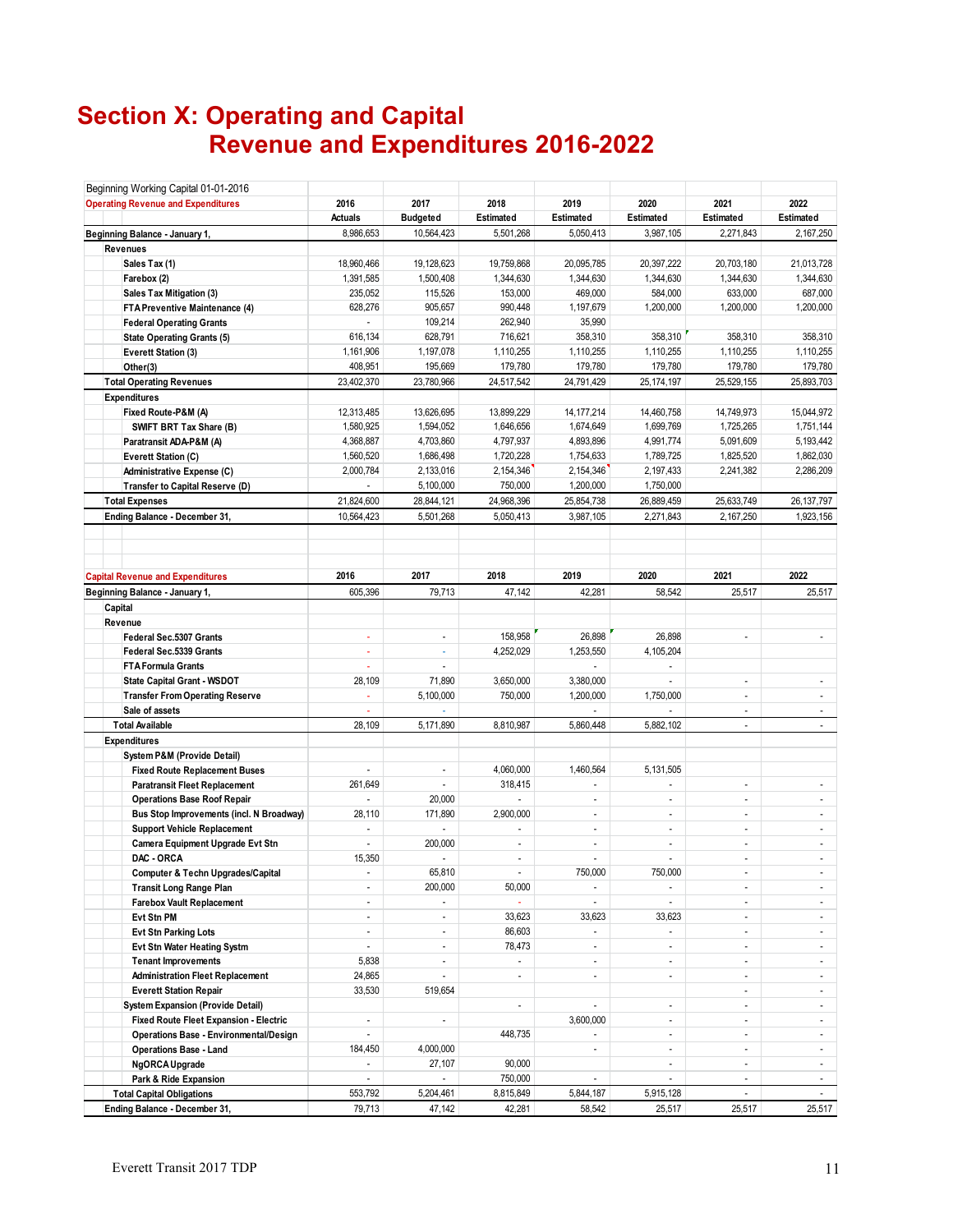#### TDP 2017 – SECTION X FOOTNOTES

- (1) Sales tax revenue is right on track for the 2017 budget. Projected growth from 2018 to 2022 ranges from 3.3% in 2018, to 1.7% in 2019, to 1.5% for 2020‐2022.
- (2) Farebox actual revenues have continued to decrease over the past few years; therefore, 2018 projections are decreased and remain flat through 2022.
- (3) EHB 2163, Washington State 2017‐2019 budget, eliminated streamlined sales tax for transit agencies as of July 1, 2017. It also established internet sales tax, effective January 1, 2018. Projections for internet sales tax 2018‐ 2022 are provided by Washington State OFM.
- (4) The application of FTA formula grant funds is included in FTA preventive maintenance for the years 2020‐2022 since no particular capital purchases have been identified as of this report.
- (5) There is a significant growth in State operating grants for 2016 2018 due to Everett In Motion. Projections for 2019‐2022 return to pre‐program levels.

(A) Costs are expected to grow at an average rate of 2% per year through 2022.

(B) Everett Transit and Community Transit entered into an interlocal agreement from December 2007 through December 2022 to share sales and use tax at 0.005% of sales and use activity in the City of Everett. This tax share therefore fluctuates according to sales and use activity as projected in sales tax (1).

(C) Administrative expenses include Everett In Motion in 2016‐2019. Growth is expected to be at an average annual rate of 2% from 2020‐2022.

(D) Transfers are made from operating reserves to capital reserves as required for local match of anticipated federal grant funds.

\* ET has adopted Resolution 5513 that requires a fund balance of 20% of operating revenues. This resolution applies specifically to general government but governs ET budget projections. Current projections maintain that balance within the 20% target through 2018. Beyond 2018, sales tax revenues are conservative and adjustments will be made according to the actual sales tax revenue received to ensure that requirement is met.

\* ET projects expenditures in both operations and capital/projects within the constraints of reasonably identifiable funding sources. Without an identified source for capital expenditures, projects in Section VIII are not included in Section X.

\*In year 2017, Everett Transit is in the process of purchasing property in the amount of \$4 million to add additional park & ride and to expand the Operations Base. It is expected to utilize grant funding to assist in building/remodeling an operations base and operations site for electric buses.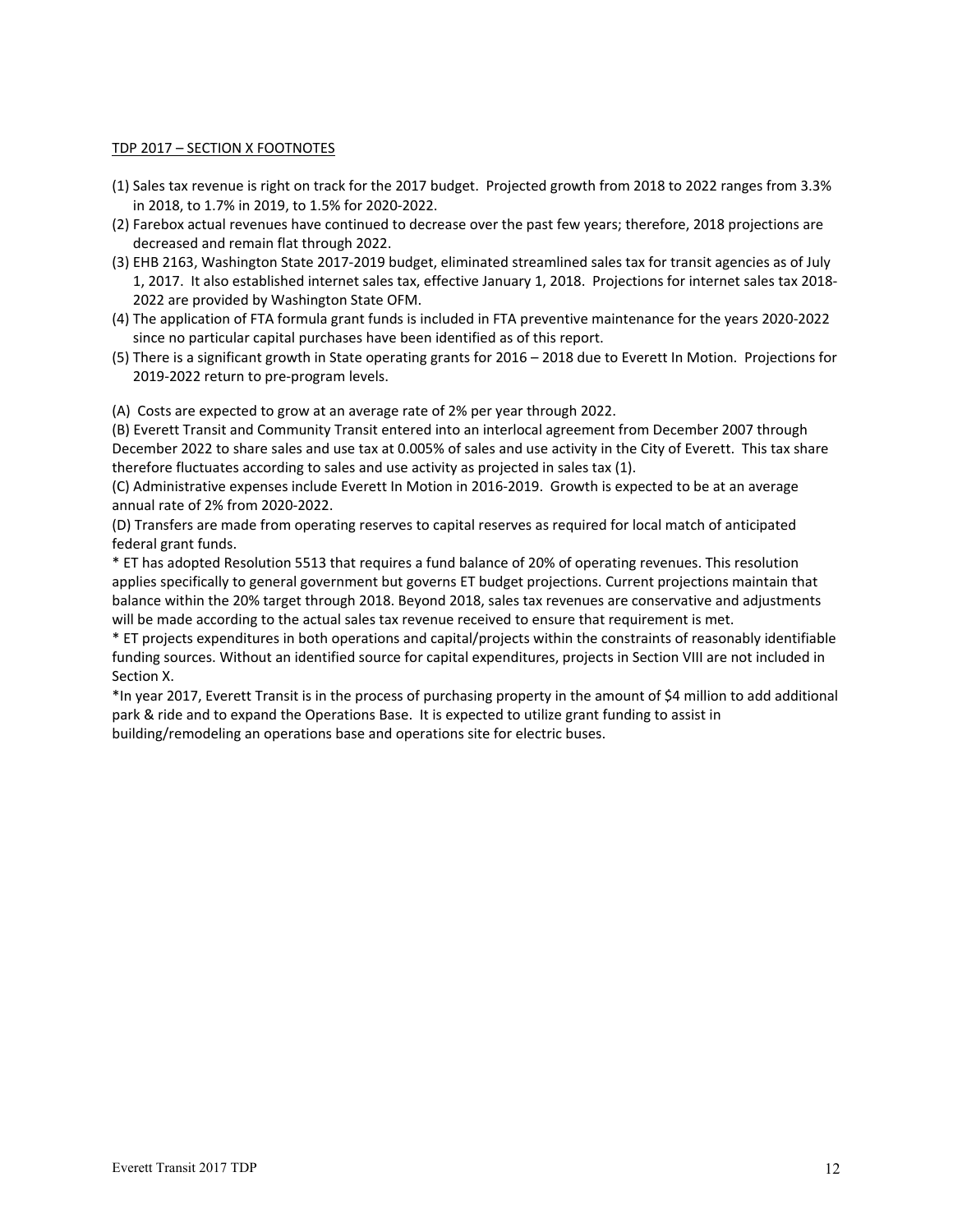**Appendices:**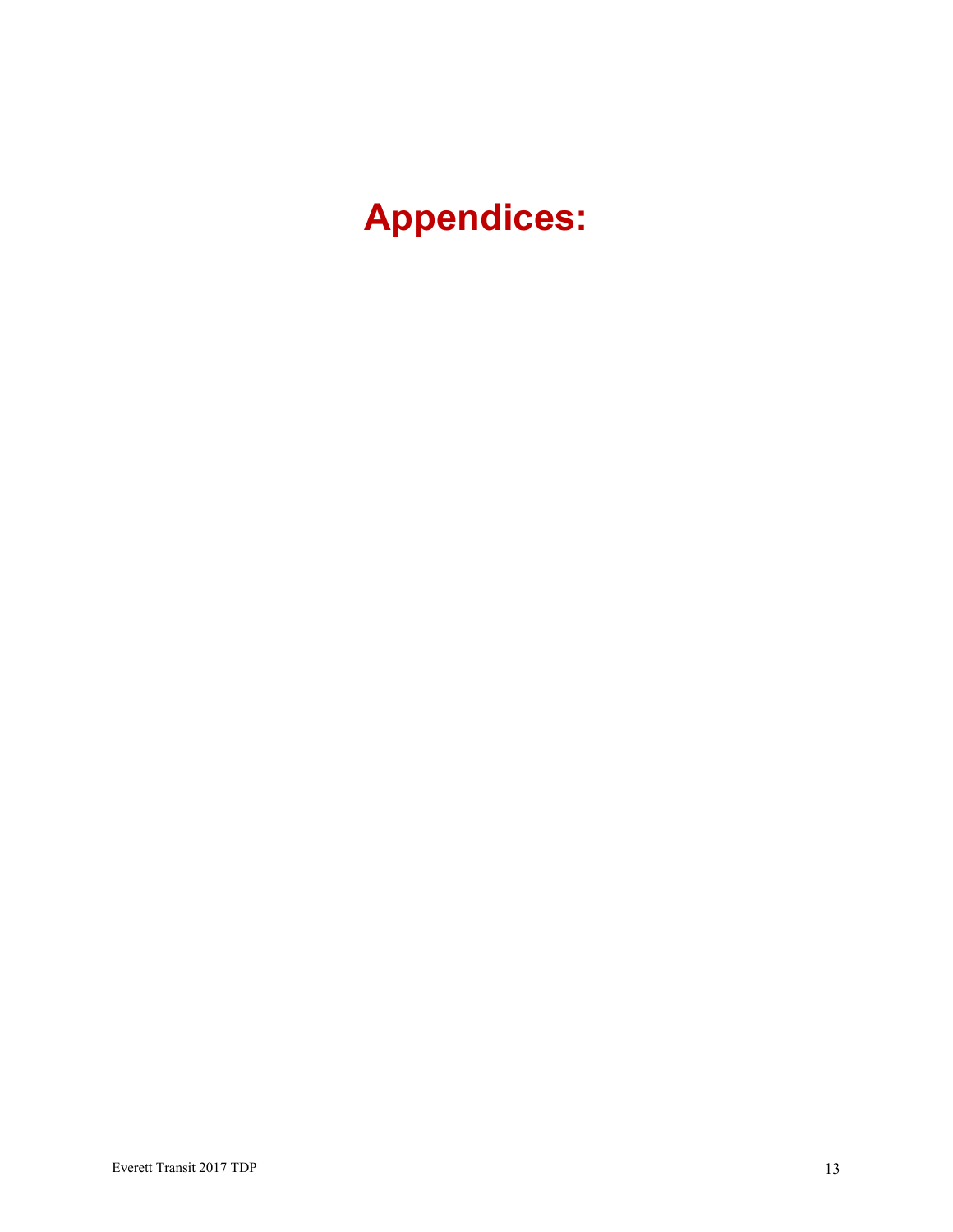# **Equipment, Facilities & Rolling Stock**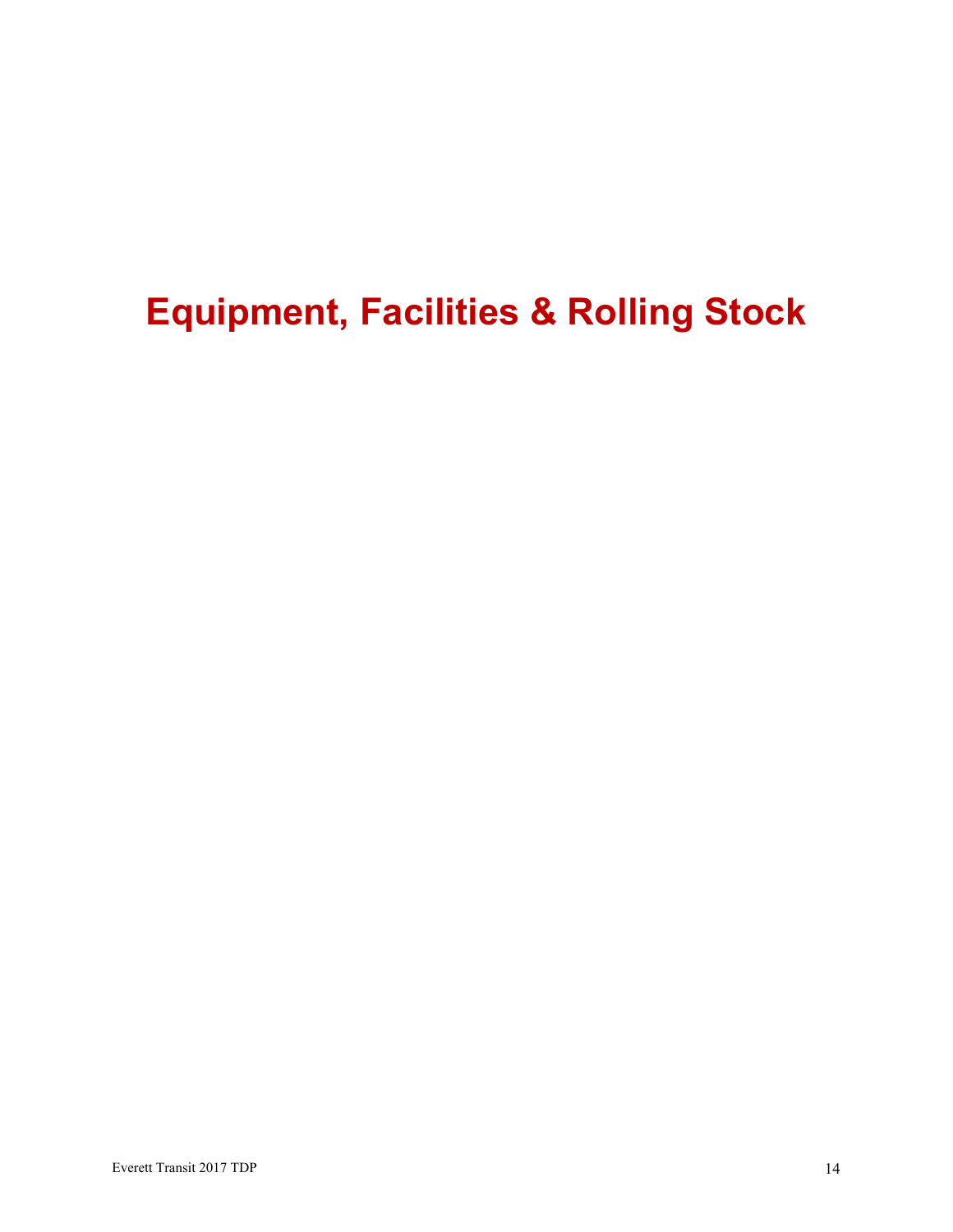|                         |                                                  | <b>Public Transportation Management System</b> |                              |                |                                            |                           |                                                                                |
|-------------------------|--------------------------------------------------|------------------------------------------------|------------------------------|----------------|--------------------------------------------|---------------------------|--------------------------------------------------------------------------------|
|                         | <b>Owned Equipment Inventory (State)</b>         |                                                |                              |                |                                            |                           |                                                                                |
|                         |                                                  |                                                |                              |                |                                            |                           |                                                                                |
| Agency                  | <b>Everett Transit</b>                           |                                                |                              |                |                                            |                           |                                                                                |
| <b>Date</b>             | December 31, 2016                                |                                                |                              |                |                                            |                           |                                                                                |
|                         |                                                  |                                                |                              |                |                                            |                           |                                                                                |
| No.                     | <b>Agency</b><br><b>Vehicle</b><br><b>Number</b> | <b>Equipment Description</b>                   | <b>Condition</b><br>(points) | Age<br>(years) | Remaining<br><b>Useful Life</b><br>(years) | Replacement<br>Cost( \$ ) | <b>Comments</b><br>(If more than two lines, attach a separate<br>comment page) |
| $\overline{\mathbf{1}}$ | V0128                                            | 2002 CHEV EXPRESS VAN                          | 80                           | 14             | $\mathbf{1}$                               | \$56,000                  | VIN: 1GNGG25R921247745                                                         |
| $\overline{2}$          | V0170                                            | 2005 CHEV EXPRESS VAN                          | 80                           | 11             | 4                                          | \$54,000                  | VIN: 1GNFH15T351262146                                                         |
| 3                       | V0156                                            | 2005 CHEV EXPRESS VAN                          | 80                           | 11             | 4                                          | \$46,000                  | VIN: 1GNFH15T161225467                                                         |
| $\overline{4}$          | V0161                                            | 2005 CHEV VENTURE - MINI VAN                   | 80                           | 11             | 0                                          | \$34,000                  | VIN: 1GNDVQ3E25D130766                                                         |
| 5                       | V0237                                            | 2008 FORD F350 POWERSTROKE DIESEL              | 85                           | 8              | 3                                          | \$73,000                  | VIN: 1FTWX30528EB26037                                                         |
| 6                       | V0235                                            | 2011 CHEV COLORADO                             | 85                           | 5              | 10                                         | \$26,000                  | VIN: 1GCDSCFE8122563                                                           |
| $\overline{7}$          | V0278                                            | 2016 FORD ESCAPE                               | 100                          | 1              | 14                                         | \$25,000                  | VIN: 1FTMCU9GD5HUB45842                                                        |
| 8                       | V0228                                            | 2010 FORD ESCAPE HYBRID                        | 90                           | 6              | 9                                          | \$60,000                  | VIN: 1FMCU5K3XBKA1553                                                          |
| $\boldsymbol{9}$        | A0057                                            | <b>2010 TOYOTA PRIUS II</b>                    | 90                           | 6              | 9                                          | \$48,000                  | VIN: JTDKN3DU9A0116212                                                         |
| 10                      | S0120                                            | 2008 GLOBAL ELE MTRS e4 - GEM                  | 85                           | 8              | $\overline{2}$                             | \$26,000                  | VIN: 5ASAG47418F045842                                                         |
| 11                      | S0121                                            | 2008 GLOBAL ELE MTRS e4 - GEM                  | 85                           | 8              | 2                                          | \$27,000                  | VIN: 5ASAK27468F045841                                                         |
| 12                      | S0122                                            | 2008 GLOBAL ELE MTRS e4 - GEM                  | 85                           | 8              | $\overline{2}$                             | \$24,000                  | VIN: 5ASAK274X8F045843                                                         |
| 13                      | M0002                                            | 1992 CUMMINS 600DFGB - GENERATOR               | 80                           | 24             | 0                                          | \$195,000                 | VIN: J910426848                                                                |
| 14                      | M0003                                            | 1989 CLARK GPS25 - FORKLIFT                    | 80                           | 27             | $\Omega$                                   | \$72,000                  | VIN: 0657-6925                                                                 |
| 15                      | M0065                                            | 2006 DAEWOO GC25E-3 - FORKLIFT                 | 85                           | 10             | 10                                         | \$42,000                  | VIN: FQ-00524                                                                  |
| 16                      | T0060                                            | 2009 ALUM-LINE TRAILER                         | 90                           | $\overline{7}$ | 4                                          | \$38,000                  | VIN: 1A9FB142692241881                                                         |
| 17                      | T0009                                            | 1995 HYDRO T3500 - PRESSURE WASHER ON TRAILER  | 80                           | 21             | $\Omega$                                   | \$26,000                  | VIN: 1H9CSC155S1120854                                                         |
| 18                      | M0060                                            | 2006 HONDA GX390 - TRUCK MOUNT PRESSURE WASHER | 80                           | 10             | 0                                          | \$11,000                  | VIN: FCANK-1125007                                                             |
| 19                      | B0045                                            | 2011 Chrysler Van                              | 80                           | 6              | $\overline{7}$                             | \$50,000                  | VIN: 2D4RN4DG5BR718479                                                         |
| 20                      | B0046                                            | 2011 Chrysler Van                              | 80                           | 6              | $\overline{7}$                             | \$50,000                  | VIN: 2D4RN4DG5BR718480                                                         |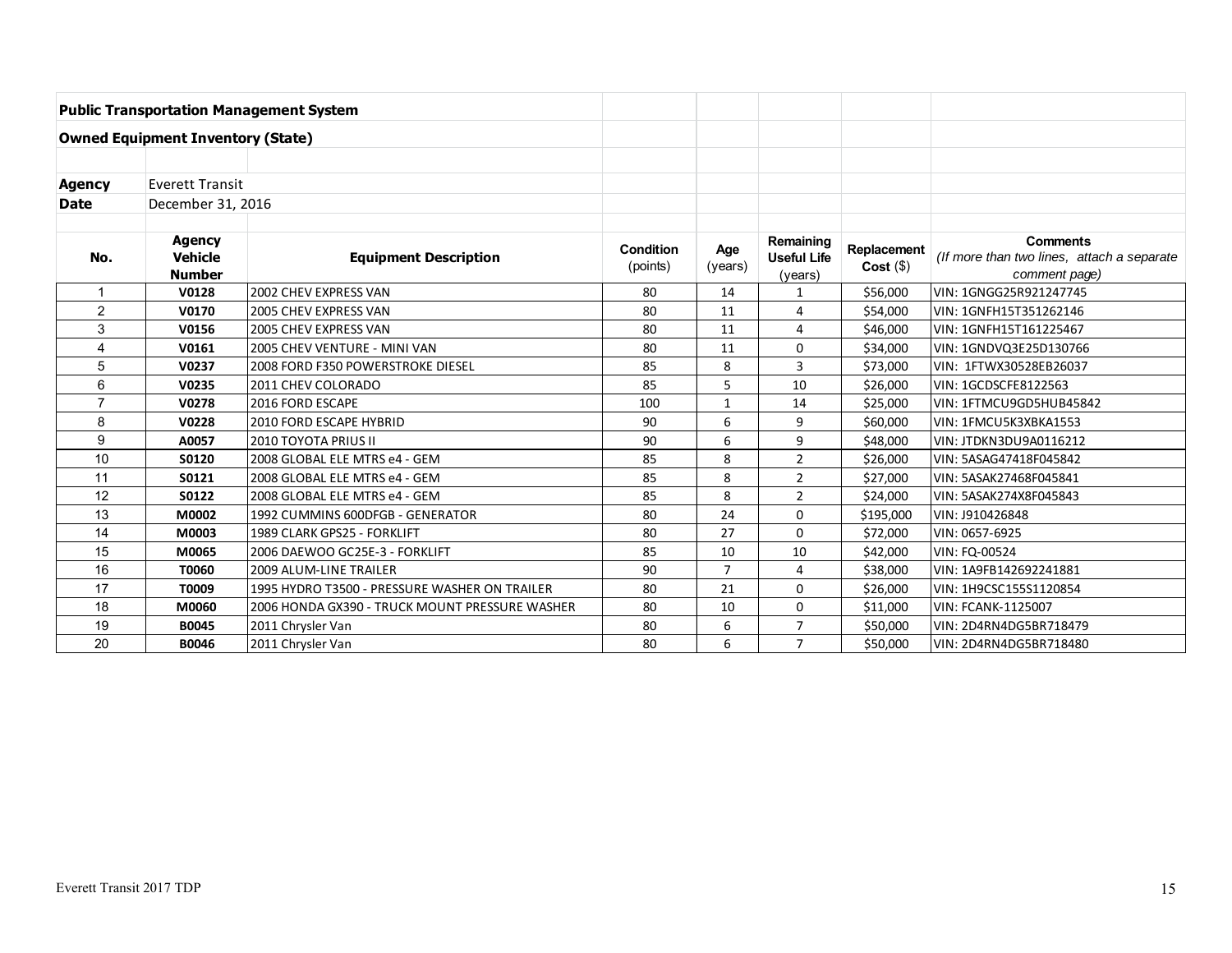|                                         |                         | <b>Public Transportation Management System</b> |                              |              |                          |                            |                                                                                                    |
|-----------------------------------------|-------------------------|------------------------------------------------|------------------------------|--------------|--------------------------|----------------------------|----------------------------------------------------------------------------------------------------|
| <b>Owned Equipment Inventory</b>        |                         |                                                |                              |              |                          |                            |                                                                                                    |
|                                         |                         |                                                |                              |              |                          |                            |                                                                                                    |
| Everett Transit<br><b>Agency</b>        |                         |                                                |                              |              |                          |                            |                                                                                                    |
| December 31, 2016<br><b>Date</b>        |                         |                                                |                              |              |                          |                            |                                                                                                    |
| Refer to instructions for facility code |                         |                                                |                              |              |                          |                            |                                                                                                    |
| No.                                     | <b>Facility</b><br>Code | <b>Facility Name</b>                           | <b>Condition</b><br>(points) | Age<br>Year) | Remaining<br>Useful Life | Replacement<br>$Cost($ \$) | <b>Comments</b><br>(If more than two lines, attach a separate comment page)                        |
|                                         | 6                       | Mall Station                                   | 90                           | 10           | 5                        | 263,780                    | 1330 SE Everett Mall Way                                                                           |
| $\overline{2}$                          | 6                       | College Station                                | 95                           | 8            |                          | 3,590,400                  | 2200 Tower Street; Transit Station                                                                 |
| 3                                       | 6                       | <b>BRT North Terminal</b>                      | 95                           |              | 13                       | 2,521,684                  | 3301 Smith Avenue: bus rapid transit terminal                                                      |
| 4                                       | 11                      | Maintenance Center                             | 80                           | 23           | 7                        | 1,279,080                  | 3227 Cedar Street: Serves as the Administrative and Operations<br>Headquarters for transit service |

17 Everett Station 10 | 85 | 14 | 36 | 37,243,800 | 3201 Smith Avenue: Multi-modal facility

24 Casino Comfort Station 195 | 7 | 18 | 64,950 | Casino Road: Driver's break station

19 Bus Lot @ Operations Center 90 25 25  $\begin{vmatrix} 90 & 25 \\ 90 & 25 \end{vmatrix}$  5  $\begin{vmatrix} 1,095,050 \\ 1,095,050 \end{vmatrix}$  3225 Cedar Street: Fixed route coach and paratransit vehicle parking

23 Operations Center 80 80 23 7 2,344,980 3225 Cedar Street: Serves as the Administrative and Operations 1990 23 2,344,980 Headquarters for transit service

24 Administration Parking Lot 190 90 25 325 260 469,238 3225 Cedar: Provides general purpose disabled, and Rideshare parking for Transit employees

5

6

7

8

9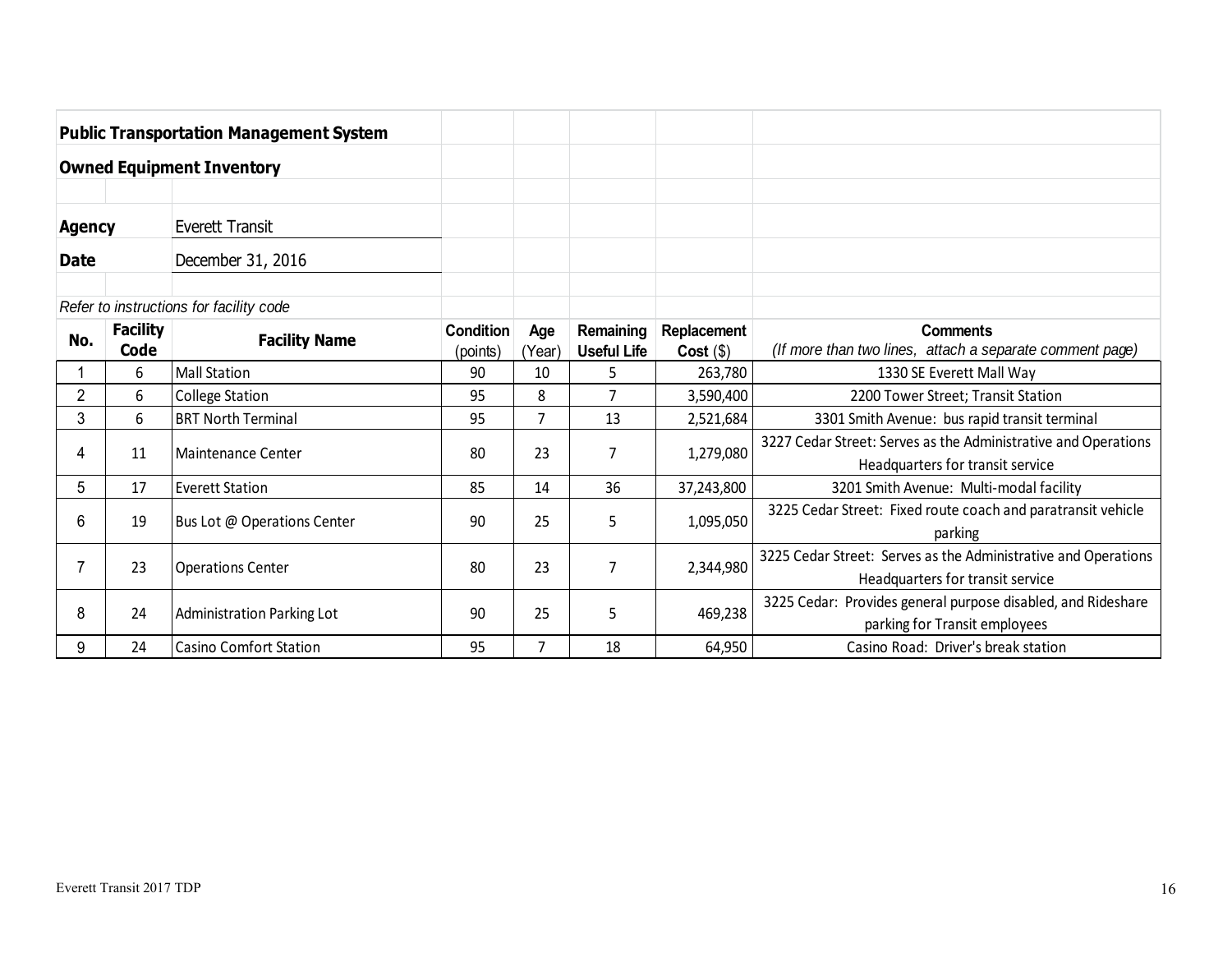|                |      | <b>Public Transportation Management System</b>                           |                 |                                                  |                                    |                                |                                                                          |                                      |                                  |                           |                                   |                                      |                                                              |                               |                                |                     |                            |                                 |
|----------------|------|--------------------------------------------------------------------------|-----------------|--------------------------------------------------|------------------------------------|--------------------------------|--------------------------------------------------------------------------|--------------------------------------|----------------------------------|---------------------------|-----------------------------------|--------------------------------------|--------------------------------------------------------------|-------------------------------|--------------------------------|---------------------|----------------------------|---------------------------------|
|                |      |                                                                          |                 |                                                  |                                    |                                |                                                                          |                                      |                                  |                           |                                   |                                      |                                                              |                               |                                |                     |                            |                                 |
|                |      | <b>Owned Rolling Stock Inventory &amp; Verification of Continued Use</b> |                 |                                                  |                                    |                                |                                                                          |                                      |                                  |                           |                                   |                                      |                                                              |                               |                                |                     |                            |                                 |
|                |      |                                                                          |                 |                                                  |                                    |                                |                                                                          |                                      |                                  |                           |                                   |                                      |                                                              |                               |                                |                     |                            |                                 |
| Agency         |      | <b>Everett Transit</b>                                                   |                 |                                                  |                                    |                                |                                                                          |                                      |                                  |                           |                                   |                                      |                                                              |                               |                                |                     |                            |                                 |
| <b>Date</b>    |      | As of December 31, 2016                                                  |                 |                                                  |                                    |                                |                                                                          |                                      |                                  |                           |                                   |                                      |                                                              |                               |                                |                     |                            |                                 |
| No.            | Year | <b>Make/Model</b>                                                        | Vehicle<br>Code | Vehicle<br><b>Identification Number</b><br>(VIN) | Agency<br>Vehicle<br><b>Number</b> | <b>Actual Life</b><br>Odometer | <b>Meets</b><br><b>Financial</b><br><b>Needs of</b><br><b>SGR Yes/No</b> | Is the<br>Vehicle<br>Safe?<br>Yes/No | Agency's<br><b>ULB</b><br>(Year) | Current<br>Vehicle<br>Age | Agency's<br><b>ULB</b><br>(Miles) | Maintenance<br><b>Current Yes/No</b> | Performs its<br><b>Designed</b><br><b>Function</b><br>Yes/No | <b>Replacement</b><br>Cost \$ | <b>ADA</b><br>Access<br>Yes/No | Seating<br>Capacity | <b>Fuel</b><br><b>Type</b> | <b>WSDOT</b><br>Title<br>Yes/No |
|                | 1994 | <b>ORION 5.501</b>                                                       | 01              | 2B1569R75R6031784                                | B0106                              | 595,848                        | Yes                                                                      | Yes                                  | 15                               | 21                        | 500,000                           | Yes                                  | Yes                                                          | 347,000                       | <b>v</b>                       | $43 + 2$            | D                          | NO                              |
| $\overline{2}$ | 1994 | <b>ORION 5.501</b>                                                       | 01              | 2B1569R70R6031787                                | B0107                              | 518,765                        | Yes                                                                      | Yes                                  | 15                               | 21                        | 500,000                           | Yes                                  | Yes                                                          | 347.000                       | $\mathsf{v}$                   | $43 + 2$            | D                          | N <sub>O</sub>                  |
| $\mathbf{3}$   | 1996 | <b>ORION 5.501</b>                                                       | 01              | 2B1569R73T6032634                                | B0108                              | 593,604                        | Yes                                                                      | Yes                                  | 15                               | 21                        | 500,000                           | Yes                                  | Yes                                                          | 347,000                       | $\mathbf v$                    | $43 + 2$            | D                          | NO                              |
| $\overline{a}$ | 1996 | <b>ORION 5.501</b>                                                       | 01              | 2B1569R75T6032635                                | B0109                              | 659,282                        | Yes                                                                      | Yes                                  | 15                               | 21                        | 500,000                           | Yes                                  | Yes                                                          | 347,000                       | $\mathbf v$                    | $43 + 2$            | D                          | NO                              |
| 5              | 1996 | <b>ORION 5.501</b>                                                       | 01              | 2B1569R77T6032636                                | B0110                              | 645.889                        | Yes                                                                      | Yes                                  | 15                               | 21                        | 500.000                           | Yes                                  | Yes                                                          | 347.000                       | $\checkmark$                   | $43 + 2$            | D                          | N <sub>O</sub>                  |
| 6              | 1996 | <b>ORION 5.501</b>                                                       | 01              | 2B1569R79T6032637                                | B0111                              | 655,539                        | Yes                                                                      | Yes                                  | 15                               | 21                        | 500,000                           | Yes                                  | Yes                                                          | 347,000                       | $\checkmark$                   | $43 + 2$            | D                          | NO                              |
| 7              | 2001 | <b>ORION V 5.501</b>                                                     | 01              | 1VHAH3H2316501715                                | B0112                              | 527,726                        | Yes                                                                      | Yes                                  | 15                               | 14                        | 500,000                           | Yes                                  | Yes                                                          | 347,000                       | $\mathsf{v}$                   | $43 + 2$            | D                          | NO                              |
| 8              | 2001 | <b>ORION V 5.501</b>                                                     | 01              | 1VHAH3H2516501716                                | B0113                              | 551,851                        | Yes                                                                      | Yes                                  | 15                               | 14                        | 500,000                           | Yes                                  | Yes                                                          | 347,000                       | <b>V</b>                       | $43 + 2$            | D                          | N <sub>O</sub>                  |
| 9              | 2001 | <b>ORION V 5.501</b>                                                     | 01              | 1VHAH3H2716501717                                | B0114                              | 547,188                        | Yes                                                                      | Yes                                  | 15                               | 14                        | 500,000                           | Yes                                  | Yes                                                          | 347,000                       | $\mathsf{v}$                   | $43 + 2$            | D                          | N <sub>O</sub>                  |
| 10             | 2001 | <b>ORION V 5.501</b>                                                     | 01              | 1VHAH3H2916501718                                | B0115                              | 480,578                        | Yes                                                                      | Yes                                  | 15                               | 14                        | 500,000                           | Yes                                  | Yes                                                          | 347,000                       | <b>V</b>                       | $43 + 2$            | D                          | N <sub>O</sub>                  |
| 11             | 2001 | <b>ORION V 5.501</b>                                                     | 01              | 1VHAH3H2016501719                                | B0116                              | 573,231                        | Yes                                                                      | Yes                                  | 15                               | 14                        | 500,000                           | Yes                                  | Yes                                                          | 347,000                       | <b>V</b>                       | $43 + 2$            | D                          | N <sub>O</sub>                  |
| 12             | 2001 | <b>ORION V 5.501</b>                                                     | 01              | 1VHAH3H2716501720                                | B0117                              | 531,965                        | Yes                                                                      | Yes                                  | 15                               | 14                        | 500,000                           | Yes                                  | Yes                                                          | 347.000                       | $\mathsf{v}$                   | $43 + 2$            | D                          | N <sub>O</sub>                  |
| 13             | 2001 | <b>ORION V 5.501</b>                                                     | 01              | 1VHAH3H2916501721                                | B0118                              | 554,328                        | Yes                                                                      | Yes                                  | 15                               | 14                        | 500,000                           | Yes                                  | Yes                                                          | 347.000                       | $\mathsf{v}$                   | $43 + 2$            | D                          | N <sub>O</sub>                  |
| 14             | 2002 | <b>ORION V 5.501</b>                                                     | 01              | 1VHAH3H2926501879                                | B0119                              | 491,779                        | Yes                                                                      | Yes                                  | 15                               | 13                        | 500,000                           | Yes                                  | Yes                                                          | 347,000                       | $\mathsf{v}$                   | $43 + 2$            | D                          | N <sub>O</sub>                  |
| 15             | 2002 | <b>ORION V 5.501</b>                                                     | 01              | 1VHAH3H2126501892                                | B0120                              | 574,558                        | Yes                                                                      | Yes                                  | 15                               | 13                        | 500,000                           | Yes                                  | Yes                                                          | 347,000                       | $\mathsf{v}$                   | $43 + 2$            | D                          | <b>NO</b>                       |
| 16             | 2002 | <b>ORION V 5.501</b>                                                     | 01              | 1VHAH3H2926501896                                | B0121                              | 634,412                        | Yes                                                                      | Yes                                  | 15                               | 13                        | 500,000                           | Yes                                  | Yes                                                          | 347,000                       | $\mathsf{v}$                   | $43 + 2$            | D                          | <b>NO</b>                       |
| 17             | 2002 | <b>ORION V 5.501</b>                                                     | 01              | 1VHAH3H2926501901                                | B0122                              | 545,012                        | Yes                                                                      | Yes                                  | 15                               | 13                        | 500,000                           | Yes                                  | Yes                                                          | 347.000                       | $\vee$                         | $43 + 2$            | D                          | N <sub>O</sub>                  |
| 18             | 2006 | GILLIG G21B102N4                                                         | 02              | 15GGB211561076823                                | B0300                              | 446,014                        | Yes                                                                      | Yes                                  | 15                               | 10                        | 500,000                           | Yes                                  | Yes                                                          | 514,000                       | $\mathbf v$                    | $32 + 2$            | D                          | N <sub>O</sub>                  |
| 19             | 2006 | GILLIG G21B102N4                                                         | 02              | 15GGB211761076824                                | B0301                              | 493,153                        | Yes                                                                      | Yes                                  | 15                               | 10                        | 500,000                           | Yes                                  | Yes                                                          | 475,000                       | $\mathsf{v}$                   | $32 + 2$            | D.                         | NO                              |
| 20             | 2006 | GILLIG G21B102N4                                                         | 02              | 15GGB211961076825                                | B0302                              | 507,936                        | Yes                                                                      | Yes                                  | 15                               | 10                        | 500.000                           | Yes                                  | Yes                                                          | 475.000                       | $\mathsf{v}$                   | $32 + 2$            | D                          | N <sub>O</sub>                  |
| 21             | 2006 | GILLIG G21B102N4                                                         | 02              | 15GGB211061076826                                | B0303                              | 533,710                        | Yes                                                                      | Yes                                  | 15                               | 10                        | 500,000                           | Yes                                  | Yes                                                          | 475,000                       | v                              | $32 + 2$            | D                          | N <sub>O</sub>                  |
| 22             | 2006 | GILLIG G21B102N4                                                         | 02              | 15GGB211261076827                                | B0304                              | 528,618                        | Yes                                                                      | Yes                                  | 15                               | 10                        | 500,000                           | Yes                                  | Yes                                                          | 457,000                       | <b>V</b>                       | $32 + 2$            | D                          | NO                              |
| 23             | 2006 | GILLIG G21B102N4                                                         | 02              | 15GGB211461076828                                | B0305                              | 519,673                        | Yes                                                                      | Yes                                  | 15                               | 10                        | 500,000                           | Yes                                  | Yes                                                          | 457,000                       |                                | $32 + 2$            | D                          | NO                              |
| 24             | 2006 | GILLIG G21B102N4                                                         | 02              | 15GGB211661076829                                | B0306                              | 507.022                        | Yes                                                                      | Yes                                  | 15                               | 10                        | 500,000                           | Yes                                  | Yes                                                          | 494.000                       |                                | $32 + 2$            | D                          | N <sub>O</sub>                  |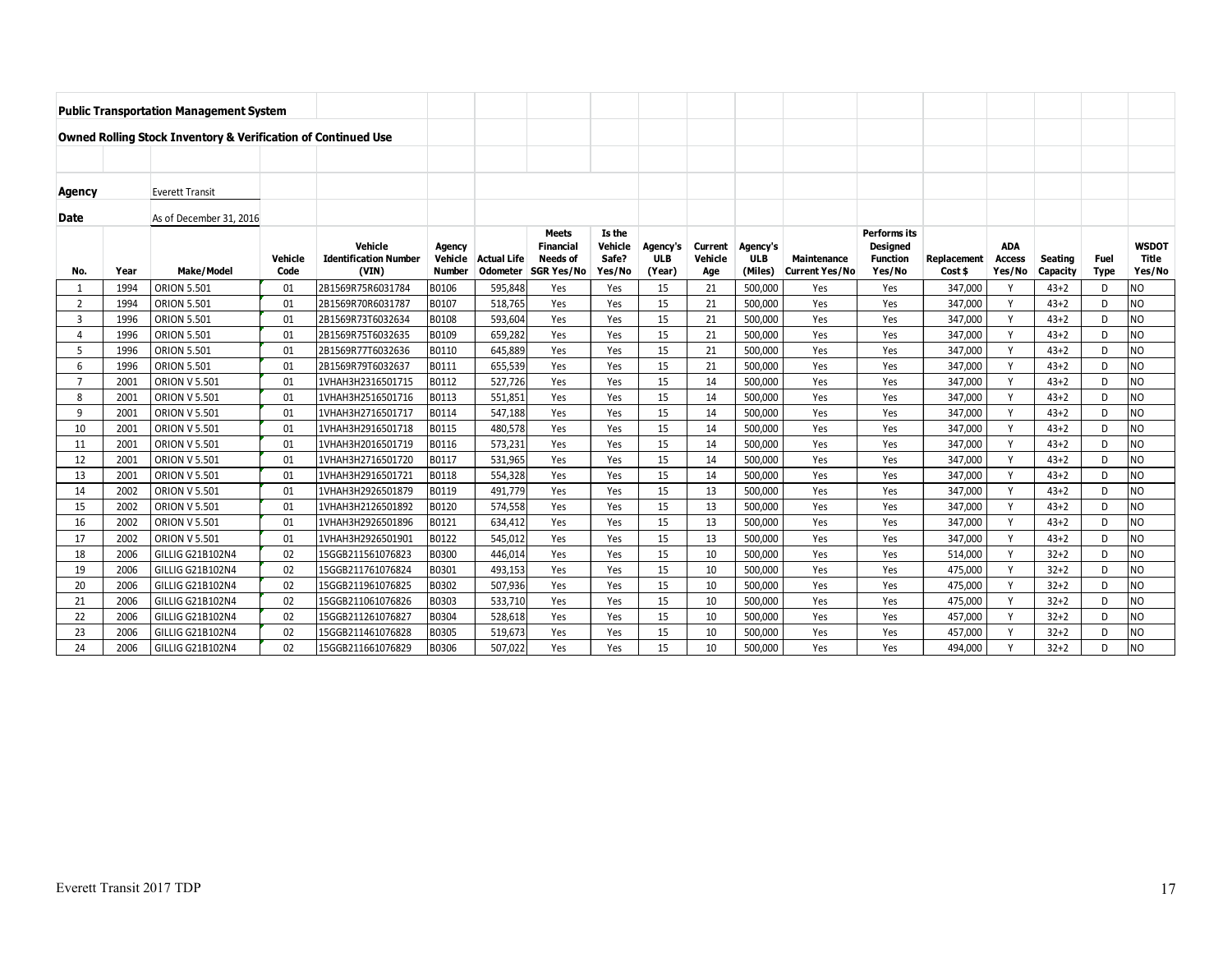| <b>Public Transportation Management System</b>                           |      |                         |                 |                                                  |                                           |                                       |                                                                          |                                      |                                  |                           |                                   |                                  |                                                              |                        |                                       |                     |                     |                                 |
|--------------------------------------------------------------------------|------|-------------------------|-----------------|--------------------------------------------------|-------------------------------------------|---------------------------------------|--------------------------------------------------------------------------|--------------------------------------|----------------------------------|---------------------------|-----------------------------------|----------------------------------|--------------------------------------------------------------|------------------------|---------------------------------------|---------------------|---------------------|---------------------------------|
| <b>Owned Rolling Stock Inventory &amp; Verification of Continued Use</b> |      |                         |                 |                                                  |                                           |                                       |                                                                          |                                      |                                  |                           |                                   |                                  |                                                              |                        |                                       |                     |                     |                                 |
|                                                                          |      |                         |                 |                                                  |                                           |                                       |                                                                          |                                      |                                  |                           |                                   |                                  |                                                              |                        |                                       |                     |                     |                                 |
| Agency                                                                   |      | <b>Everett Transit</b>  |                 |                                                  |                                           |                                       |                                                                          |                                      |                                  |                           |                                   |                                  |                                                              |                        |                                       |                     |                     |                                 |
| <b>Date</b>                                                              |      | As of December 31, 2016 |                 |                                                  |                                           |                                       |                                                                          |                                      |                                  |                           |                                   |                                  |                                                              |                        |                                       |                     |                     |                                 |
| No.                                                                      | Year | Make/Model              | Vehicle<br>Code | Vehicle<br><b>Identification Number</b><br>(VIN) | Agency<br><b>Vehicle</b><br><b>Number</b> | <b>Actual Life</b><br><b>Odometer</b> | <b>Meets</b><br><b>Financial</b><br><b>Needs of</b><br><b>SGR Yes/No</b> | Is the<br>Vehicle<br>Safe?<br>Yes/No | Agency's<br><b>ULB</b><br>(Year) | Current<br>Vehicle<br>Age | Agency's<br><b>ULB</b><br>(Miles) | Maintenance<br>Current<br>Yes/No | Performs its<br><b>Designed</b><br><b>Function</b><br>Yes/No | Replacement<br>Cost \$ | <b>ADA</b><br><b>Access</b><br>Yes/No | Seating<br>Capacity | Fuel<br><b>Type</b> | <b>WSDOT</b><br>Title<br>Yes/No |
| 25                                                                       | 2006 | GILLIG G21B102N4        | 02              | 15GGB211261076830                                | B0307                                     | 478,183                               | Yes                                                                      | Yes                                  | 15                               | 10                        | 500,000                           | Yes                              | Yes                                                          | 475,000                | v                                     | $32 + 2$            | D                   | ΝO                              |
| 26                                                                       | 2006 | GILLIG G21B102N4        | 02              | 15GGB211461076831                                | B0308                                     | 474,697                               | Yes                                                                      | Yes                                  | 15                               | 10                        | 500,000                           | Yes                              | Yes                                                          | 514,000                | $\mathsf{v}$                          | $32 + 2$            | D                   | NO                              |
| 27                                                                       | 2007 | GILLIG G21D102N4        | 01              | 15GGD211771078486                                | B0200                                     | 373,864                               | Yes                                                                      | Yes                                  | 15                               | 9                         | 500,000                           | Yes                              | Yes                                                          | 580,000                | $\mathsf{v}$                          | $38 + 2$            | D                   | NO                              |
| 28                                                                       | 2007 | GILLIG G21D102N4        | 01              | 15GGD211971078487                                | B0201                                     | 375,123                               | Yes                                                                      | Yes                                  | 15                               | 9                         | 500,000                           | Yes                              | Yes                                                          | 603,000                | v                                     | $38 + 2$            | D                   | NO                              |
| 29                                                                       | 2007 | GILLIG G21D102N4        | 01              | 15GGD211071078488                                | B0202                                     | 361,402                               | Yes                                                                      | Yes                                  | 15                               | 9                         | 500,000                           | Yes                              | Yes                                                          | 603,000                | v                                     | $38 + 2$            | D                   | NO                              |
| 30                                                                       | 2007 | GILLIG G21D102N4        | 01              | 15GGD211271078489                                | B0203                                     | 366,162                               | Yes                                                                      | Yes                                  | 15                               | 9                         | 500,000                           | Yes                              | Yes                                                          | 603,000                | $\mathsf{v}$                          | $38 + 2$            | D                   | <b>NO</b>                       |
| 31                                                                       | 2012 | GILLIG G21D102N4        | 01              | 15GGD2715C1180449                                | B0204                                     | 168,612                               | Yes                                                                      | Yes                                  | 15                               | 5                         | 500,000                           | Yes                              | Yes                                                          | 603,000                | $\vee$                                | $38 + 2$            | D                   | NO                              |
| 32                                                                       | 2012 | GILLIG G21D102N4        | 01              | 15GGD2715C1180450                                | B0205                                     | 180,228                               | Yes                                                                      | Yes                                  | 15                               | 5                         | 500,000                           | Yes                              | Yes                                                          | 603,000                | Y                                     | $38 + 2$            | D                   | NO                              |
| 33                                                                       | 2009 | GILLIG G30D102N4        | 01              | 15GGD301791176265                                | B0500                                     | 271,781                               | Yes                                                                      | Yes                                  | 15                               | $\overline{7}$            | 500,000                           | Yes                              | Yes                                                          | 944,000                | v                                     | $36 + 2$            | D                   | NO                              |
| 34                                                                       | 2009 | GILLIG G30D102N4        | 01              | 15GGD301991176266                                | B0501                                     | 285,276                               | Yes                                                                      | Yes                                  | 15                               | $\overline{7}$            | 500,000                           | Yes                              | Yes                                                          | 907,000                | $\mathsf{v}$                          | $36 + 2$            | D                   | NO                              |
| 35                                                                       | 2009 | GILLIG G30D102N4        | 01              | 15GGD301091176267                                | B0502                                     | 298,848                               | Yes                                                                      | Yes                                  | 15                               | $\overline{7}$            | 500,000                           | Yes                              | Yes                                                          | 944,000                | $\checkmark$                          | $36 + 2$            | D                   | NO                              |
| 36                                                                       | 2013 | GILLIG G30D102N4        | 01              | 15GGD3014D1181836                                | B0503                                     | 155,311                               | Yes                                                                      | Yes                                  | 15                               | $\overline{4}$            | 500,000                           | Yes                              | Yes                                                          | 950.000                | v                                     | $36 + 2$            | D                   | NO                              |
| 37                                                                       | 2013 | GILLIG G30D102N4        | 01              | 15GGD3016D1181837                                | B0504                                     | 137.364                               | Yes                                                                      | Yes                                  | 15                               | $\overline{4}$            | 500,000                           | Yes                              | Yes                                                          | 950,000                | $\mathsf{v}$                          | $36 + 2$            | D                   | NO                              |
| 38                                                                       | 2013 | GILLIG G30D102N4        | 01              | 15GGD3018D1181838                                | B0505                                     | 148,589                               | Yes                                                                      | Yes                                  | 15                               | $\overline{4}$            | 500,000                           | Yes                              | Yes                                                          | 950,000                | $\mathsf{v}$                          | $36 + 2$            | D                   | NO                              |
| 39                                                                       | 2013 | GILLIG G30D102N4        | 01              | 15GGD301XD1181839                                | B0506                                     | 142,765                               | Yes                                                                      | Yes                                  | 15                               | $\overline{4}$            | 500,000                           | Yes                              | Yes                                                          | 950,000                | $\checkmark$                          | $36 + 2$            | D                   | NO                              |
| 40                                                                       | 2013 | GILLIG G30D102N4        | 01              | 15GGD3016D1181840                                | B0507                                     | 153,073                               | Yes                                                                      | Yes                                  | 15                               | $\overline{4}$            | 500,000                           | Yes                              | Yes                                                          | 950,000                | $\mathsf{v}$                          | $36 + 2$            | D                   | <b>NO</b>                       |
| 41                                                                       | 2013 | GILLIG G30D102N4        | 01              | 15GGD3018D1181841                                | B0508                                     | 156,477                               | Yes                                                                      | Yes                                  | 15                               | $\overline{4}$            | 500,000                           | Yes                              | Yes                                                          | 950,000                | $\checkmark$                          | $36+2$              | D                   | NΟ                              |
| 42                                                                       | 2013 | GILLIG G30D102N4        | 01              | 15GGD301XD1181842                                | B0509                                     | 147,330                               | Yes                                                                      | Yes                                  | 15                               | $\Delta$                  | 500,000                           | Yes                              | Yes                                                          | 950,000                | $\checkmark$                          | $36 + 2$            | D                   | NO                              |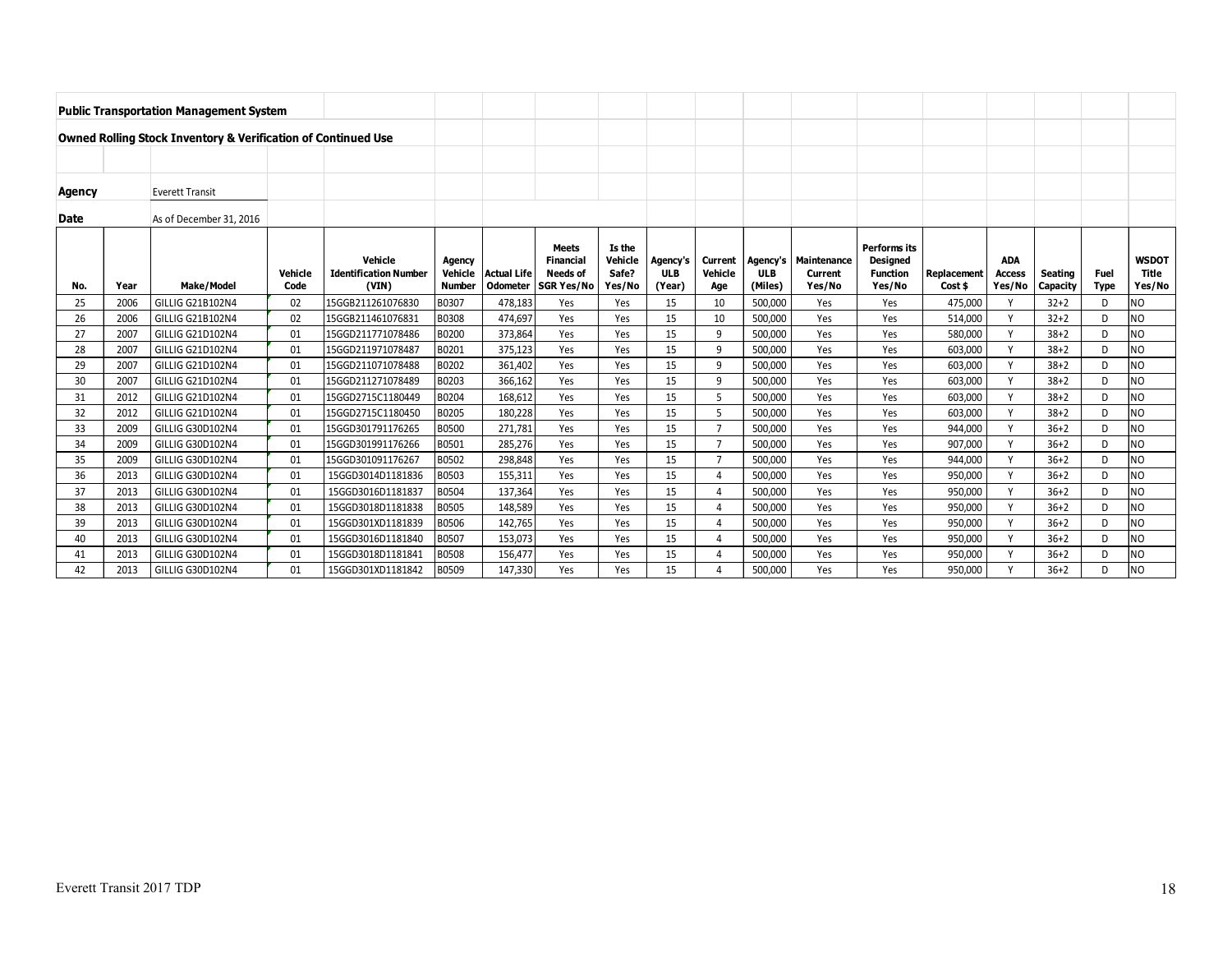| <b>Public Transportation Management System</b>                           |              |                                        |                 |                                        |                          |                                       |                                      |               |              |                |                    |                                      |                 |                        |                         |                    |                  |                                  |
|--------------------------------------------------------------------------|--------------|----------------------------------------|-----------------|----------------------------------------|--------------------------|---------------------------------------|--------------------------------------|---------------|--------------|----------------|--------------------|--------------------------------------|-----------------|------------------------|-------------------------|--------------------|------------------|----------------------------------|
| <b>Owned Rolling Stock Inventory &amp; Verification of Continued Use</b> |              |                                        |                 |                                        |                          |                                       |                                      |               |              |                |                    |                                      |                 |                        |                         |                    |                  |                                  |
|                                                                          |              |                                        |                 |                                        |                          |                                       |                                      |               |              |                |                    |                                      |                 |                        |                         |                    |                  |                                  |
|                                                                          |              |                                        |                 |                                        |                          |                                       |                                      |               |              |                |                    |                                      |                 |                        |                         |                    |                  |                                  |
| Agency                                                                   |              | <b>Everett Transit</b>                 |                 |                                        |                          |                                       |                                      |               |              |                |                    |                                      |                 |                        |                         |                    |                  |                                  |
|                                                                          |              |                                        |                 |                                        |                          |                                       |                                      |               |              |                |                    |                                      |                 |                        |                         |                    |                  |                                  |
| Date                                                                     |              | As of December 31, 2016                |                 |                                        |                          |                                       |                                      |               |              |                |                    |                                      |                 |                        |                         |                    |                  |                                  |
|                                                                          |              |                                        |                 |                                        |                          |                                       |                                      |               |              |                |                    |                                      |                 |                        |                         |                    |                  |                                  |
|                                                                          |              |                                        |                 |                                        |                          |                                       | <b>Meets</b>                         | Is the        |              |                |                    |                                      | Performs its    |                        |                         |                    |                  |                                  |
|                                                                          |              |                                        |                 | Vehicle                                | Agency                   |                                       | Financial                            | Vehicle       | Agency's     | Current        | Agency's           |                                      | <b>Designed</b> |                        | <b>ADA</b>              |                    |                  | WSDOT                            |
|                                                                          | Year         | <b>Make/Model</b>                      | Vehicle<br>Code | <b>Identification Number</b><br>(VIN)  | Vehicle<br><b>Number</b> | <b>Actual Life</b><br><b>Odometer</b> | <b>Needs of</b><br><b>SGR Yes/No</b> | Safe?         | <b>ULB</b>   | Vehicle        | <b>ULB</b>         | Maintenance<br><b>Current Yes/No</b> | <b>Function</b> | Replacement<br>Cost \$ | <b>Access</b><br>Yes/No | <b>Seating</b>     | Fuel             | Title                            |
| No.<br>43                                                                | 2004         | <b>ELDORADO ESCORT FE</b>              | 12              | 5B4KP57GX33375388                      | B0022                    | 284,209                               | Yes                                  | Yes/No<br>Yes | (Year)<br>10 | Age<br>12      | (Miles)<br>100.000 | Yes                                  | Yes/No<br>Yes   | 126,000                | Y                       | Capacity<br>$13+2$ | <b>Type</b><br>G | Yes/No<br>NO                     |
| 44                                                                       | 2004         | ELDORADO ESCORT FE                     | 12              | 5B4KP57GX33375391                      | B0023                    | 305,006                               | Yes                                  | Yes           | 10           | 12             | 100.000            | Yes                                  | Yes             | 137,000                | Y                       | $13+2$             | G                | NO                               |
| 45                                                                       | 2004         | ELDORADO ESCORT FE                     | 12              | 5B4KP57G133375389                      | B0024                    | 273,929                               | Yes                                  | Yes           | 10           | 12             | 100,000            | Yes                                  | Yes             | 137,000                | Y                       | $13+2$             | G                | N <sub>O</sub>                   |
| 46                                                                       | 2004         | ELDORADO ESCORT FE                     | 12              | 5B4KP57G833375390                      | B0025                    | 283,504                               | Yes                                  | Yes           | 10           | 12             | 100,000            | Yes                                  | Yes             | 136,000                | Y                       | $13+2$             | G                | N <sub>O</sub>                   |
| 47                                                                       | 2004         | ELDORADO ESCORT FE                     | 12              | 5B4KP57G133375392                      | B0026                    | 266,538                               | Yes                                  | Yes           | 10           | 12             | 100,000            | Yes                                  | Yes             | 137,000                | Y                       | $13 + 2$           | G                | N <sub>O</sub>                   |
| 48                                                                       | 2004         | ELDORADO ESCORT FE                     | 12              | 5B4KP57G333375393                      | B0027                    | 277,590                               | Yes                                  | Yes           | 10           | 12             | 100,000            | Yes                                  | Yes             | 124,000                | Y                       | $13+2$             | G                | N <sub>O</sub>                   |
| 49                                                                       | 2007         | <b>CHEV C4500</b>                      | 11              | 1GBE4V1G47F420603                      | B0030                    | 316,381                               | Yes                                  | Yes           | 10           | 9              | 100,000            | Yes                                  | Yes             | 115,000                | Y                       | $13 + 2$           | G                | N <sub>O</sub>                   |
| 50                                                                       | 2007         | <b>CHEV C4500</b>                      | 11              | 1GBE4V1G67F420635                      | B0031                    | 307,255                               | Yes                                  | Yes           | 10           | $\mathsf{q}$   | 100.000            | Yes                                  | Yes             | 115,000                | Y                       | $13+2$             | G                | N <sub>O</sub>                   |
| 51                                                                       | 2007         | <b>CHEV C4500</b>                      | 11              | 1GBE4V1G47F420682                      | B0032                    | 320,009                               | Yes                                  | Yes           | 10           | q              | 100,000            | Yes                                  | Yes             | 115,000                | Y                       | $13+2$             | G                | N <sub>O</sub>                   |
| 52                                                                       | 2007         | <b>CHEV C4500</b>                      | 11              | 1GBE4V1G57F420707                      | B0033                    | 338,555                               | Yes                                  | Yes           | 10           | $\mathsf{q}$   | 100,000            | Yes                                  | Yes             | 115,000                | Y                       | $13+2$             | G                | N <sub>O</sub>                   |
| 53                                                                       | 2007         | <b>CHEV C4500</b>                      | 11              | 1GBE4V1G07F420792                      | B0034                    | 284,911                               | Yes                                  | Yes           | 10           | 9              | 100,000            | Yes                                  | Yes             | 115,000                | Y                       | $13 + 2$           | G                | N <sub>O</sub>                   |
| 54                                                                       | 2007         | <b>CHEV C4500</b>                      | 11              | 1GBE4V1G17F420817                      | B0035                    | 307,025                               | Yes                                  | Yes           | 10           | 9              | 100.000            | Yes                                  | Yes             | 115,000                | Y                       | $13+2$             | G                | N <sub>O</sub>                   |
| 55                                                                       | 2007         | <b>CHEV C4500</b>                      | 11              | 1GBE4V1G37F420835                      | B0036                    | 304,737                               | Yes                                  | Yes           | 10           | q              | 100,000            | Yes                                  | Yes             | 115,000                | Y                       | $13+2$             | G                | <b>NO</b>                        |
| 56                                                                       | 2007         | <b>CHEV C4500</b>                      | 11              | 1GBE4V1G47F420858                      | B0037                    | 314,859                               | Yes                                  | Yes           | 10           | 9              | 100,000            | Yes                                  | Yes             | 115,000                | Y                       | $13 + 2$           | G                | N <sub>O</sub>                   |
| 57                                                                       | 2007         | <b>CHEV C4500</b>                      | 11              | 1GBE4V1G67F424717                      | B0038                    | 286,606                               | Yes                                  | Yes           | 10           | $\mathsf{q}$   | 100,000            | Yes                                  | Yes             | 116,000                | Y                       | $13+2$             | G                | N <sub>O</sub>                   |
| 58                                                                       | 2007         | <b>CHEV C4500</b>                      | 11              | 1GBE4V1G67F424765                      | B0039                    | 302,086                               | Yes                                  | Yes           | 10           | 9              | 100,000            | Yes                                  | Yes             | 116,000                | Y                       | $13+2$             | G                | N <sub>O</sub>                   |
| 59                                                                       | 2007         | <b>CHEV C4500</b>                      | 11              | 1GBE4V1GX7F426423                      | B0040                    | 291,671                               | Yes                                  | Yes           | 10           | $\overline{9}$ | 100,000            | Yes                                  | Yes             | 116,000                | Y<br>Y                  | $13 + 2$           | G<br>G           | N <sub>O</sub>                   |
| 60<br>61                                                                 | 2007<br>2007 | <b>CHEV C4500</b><br><b>CHEV C4500</b> | 11<br>11        | 1GBE4V1G37F426554<br>1GBE4V1G67F426712 | B0041<br>B0042           | 299,203<br>270.597                    | Yes<br>Yes                           | Yes<br>Yes    | 10<br>10     | 9<br>9         | 100,000<br>100.000 | Yes<br>Yes                           | Yes<br>Yes      | 116,000<br>116.000     | Υ                       | $13+2$<br>$13+2$   | G                | N <sub>O</sub><br>N <sub>O</sub> |
| 62                                                                       | 2013         | <b>International- Aero Elite</b>       | 11              | 5WEASSKM6DJ297508                      | B0047                    | 86,590                                | Yes                                  | Yes           | 10           | $\overline{4}$ | 100,000            | Yes                                  | Yes             | 160,000                | Y                       | $13+2$             | D                | <b>NO</b>                        |
| 63                                                                       | 2013         | International- Aero Elite              | 11              | 5WEASSKM8DJ297509                      | B0048                    | 99,021                                | Yes                                  | Yes           | 10           | $\overline{4}$ | 100,000            | Yes                                  | Yes             | 160,000                | Y                       | $13+2$             | D                | N <sub>O</sub>                   |
| 64                                                                       | 2013         | International- Aero Elite              | 11              | 5WEASSKM4DJ297510                      | B0049                    | 95,220                                | Yes                                  | Yes           | 10           | $\overline{4}$ | 100.000            | Yes                                  | Yes             | 160,000                | Y                       | $13+2$             | D                | N <sub>O</sub>                   |
| 65                                                                       | 2013         | International- Aero Elite              | 11              | 5WEASSKM6DJ297511                      | B0050                    | 88,537                                | Yes                                  | Yes           | 10           | $\overline{4}$ | 100,000            | Yes                                  | Yes             | 160,000                | Y                       | $13+2$             | D                | N <sub>O</sub>                   |
| 66                                                                       | 2013         | International- Aero Elite              | 11              | 5WEASSKM8DJ297512                      | B0051                    | 91,896                                | Yes                                  | Yes           | 10           | $\Delta$       | 100,000            | Yes                                  | Yes             | 160,000                | Y                       | $13 + 2$           | D                | NO                               |
| 67                                                                       | 2016         | Ford E450 - ElDorado AeroTech          | 11              | 1FDXE4FS2GDC50287                      | B0052                    | 3,010                                 | Yes                                  | Yes           | 8            | 8              | 100,000            | Yes                                  | Yes             | 87,000                 | Y                       | $13 + 2$           | G                | N <sub>O</sub>                   |
| 68                                                                       | 2016         | Ford E450 - ElDorado AeroTech          | 11              | 1FDXE4FS4GDC50288                      | B0053                    | 1,921                                 | Yes                                  | Yes           | 8            | 8              | 100.000            | Yes                                  | Yes             | 87,000                 | Y                       | $13+2$             | G                | N <sub>O</sub>                   |
| 69                                                                       | 2016         | Ford E450 - ElDorado AeroTech          | 11              | 1FDXE4FS6GDC50289                      | B0054                    | 3,992                                 | Yes                                  | Yes           | 8            | 8              | 100,000            | Yes                                  | Yes             | 87,000                 | Y                       | $13+2$             | G                | NO                               |
| 70                                                                       | 2011         | <b>CHRYSLER Van</b>                    | 11              | 2D4RN4DG5BR718477                      | B0043                    | 10.598                                | Yes                                  | Yes           | 8            | 6              | 100.000            | Yes                                  | Yes             | 50.000                 | Y                       | $5 + 1$            | G                | N <sub>O</sub>                   |
| 71                                                                       | 2011         | CHRYSLER Van                           | 11              | 2D4RN4DG5BR718478                      | B0044                    | 10,534                                | Yes                                  | Yes           | 8            | 6              | 100,000            | Yes                                  | Yes             | 50.000                 | Y                       | $5 + 1$            | G                | N <sub>O</sub>                   |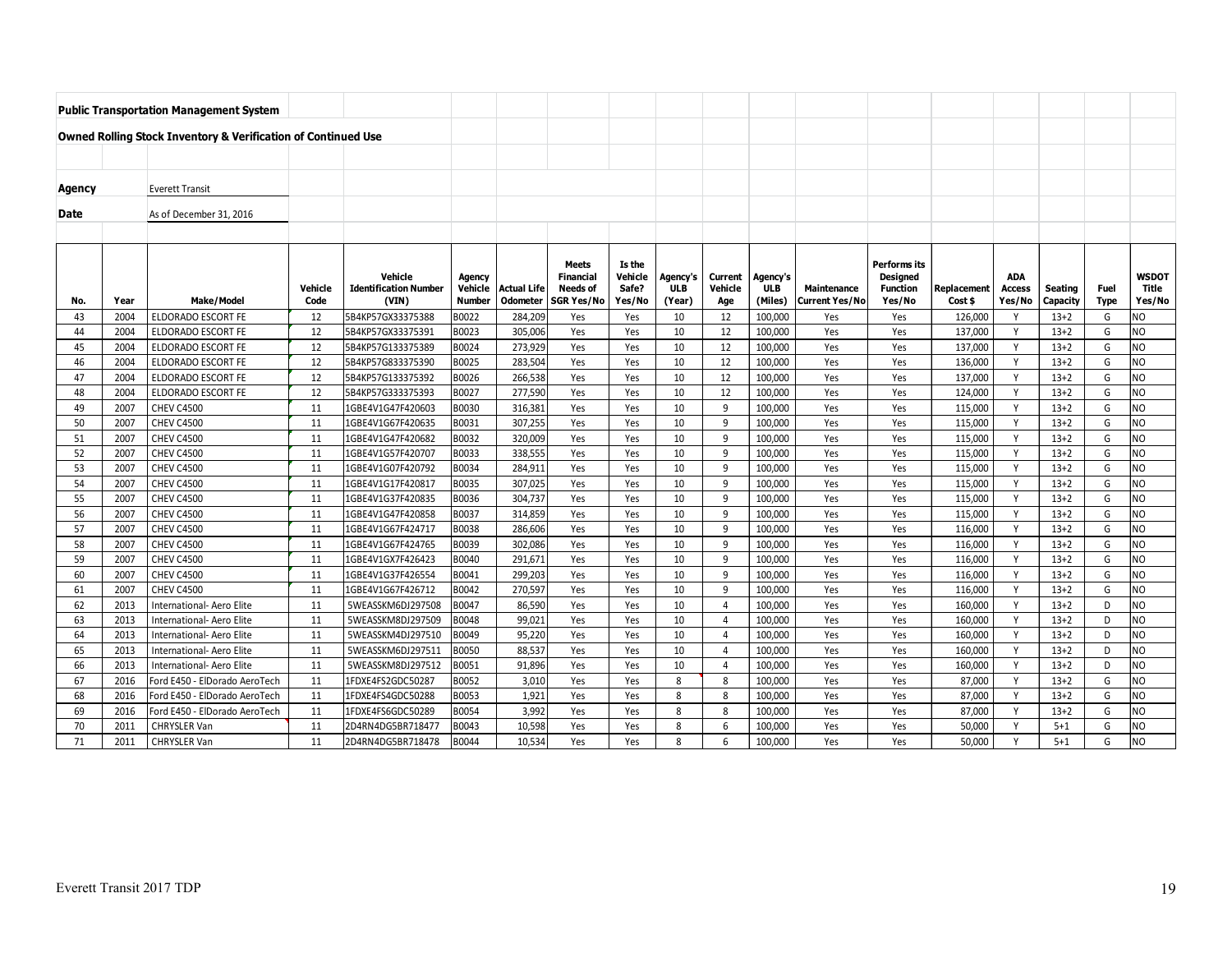# **System Map**

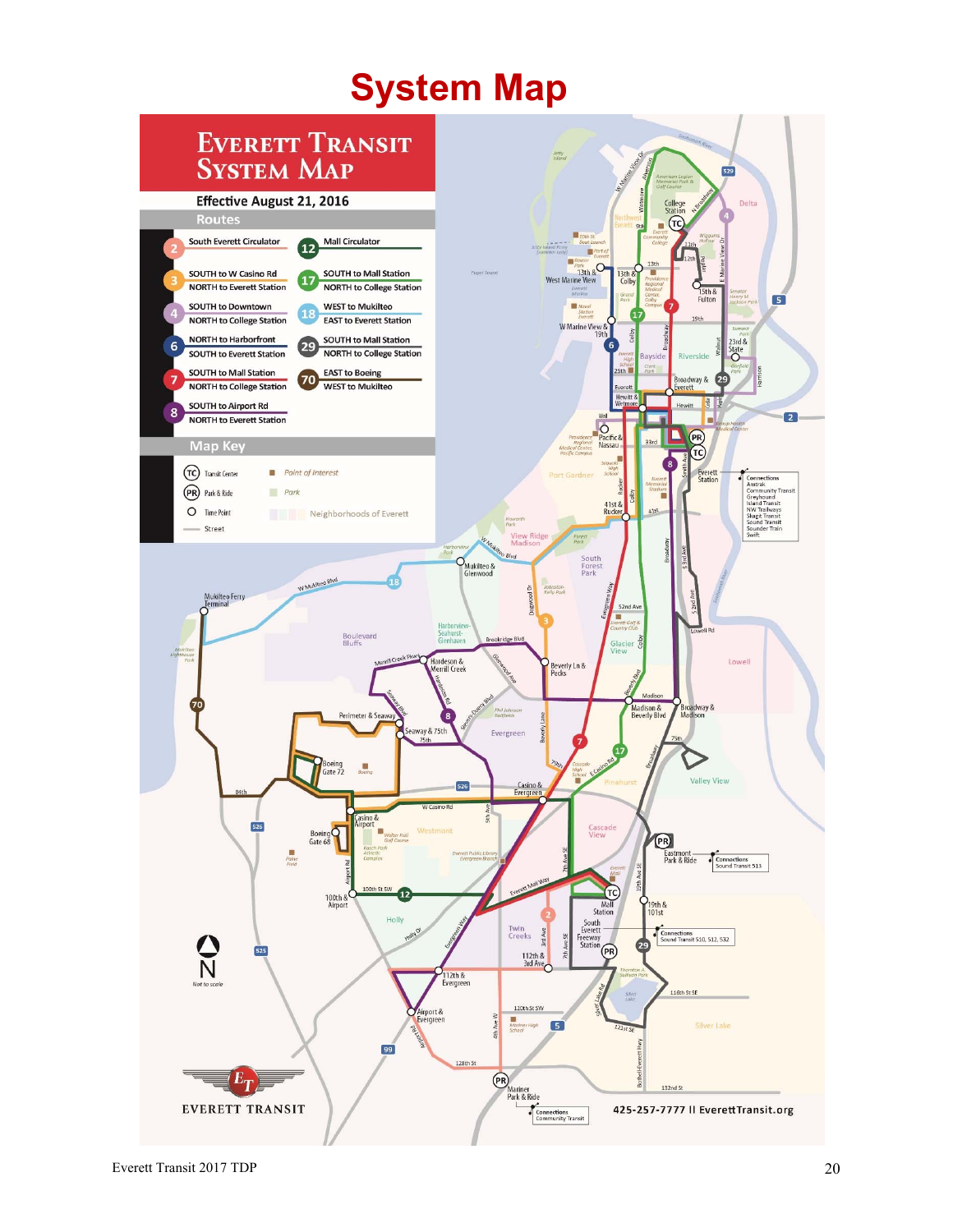# **Instructions**

### **Public Transportation Management System Instructions for Asset Inventories**

### **Rolling Stock Form**

Every vehicle used primarily for the transportation of passengers shall be reported on the Owned Rolling Stock Inventory. For the purposes of establishing a base year inventory, the information required will include: year/make/model; vehicle code; vehicle identification number (VIN); agency vehicle number; current odometer; condition; age; remaining useful life; replacement cost; ADA access; seating capacity; fuel type; and WSDOT title. A more complete definition of these inventory categories is provided below.

### **Facility Form**

Every facility which has a replacement value of \$25,000 or greater shall be reported on the Owned Facilities Inventory. Facilities of a lesser value may be reported at the agency's discretion. For the purposes of establishing a base year inventory, the information required will include: facility code, facility name (or address); condition; age; remaining useful life; replacement cost; detailed facility description; and any comments about the facility which the reporting agency wishes to have noted. A more complete definition of these inventory categories is provided below.

### **Equipment Form**

Every piece of equipment which has a replacement value of \$100,000 or greater shall be reported on the Owned Equipment Inventory. Equipment with a value less than \$100,000 may be reported at the discretion of the reporting agency. Equipment is considered to be anything that is not permanently installed or an integral part of a facility, exclusive of rolling stock utilized in transporting the public. For the purposes of establishing a base year inventory, the information required will include: equipment code or type; condition; age; remaining useful life; replacement cost; and, any additional description or comments about the equipment which the reporting agency wishes to have noted. A more complete definition of these inventory categories is provided below.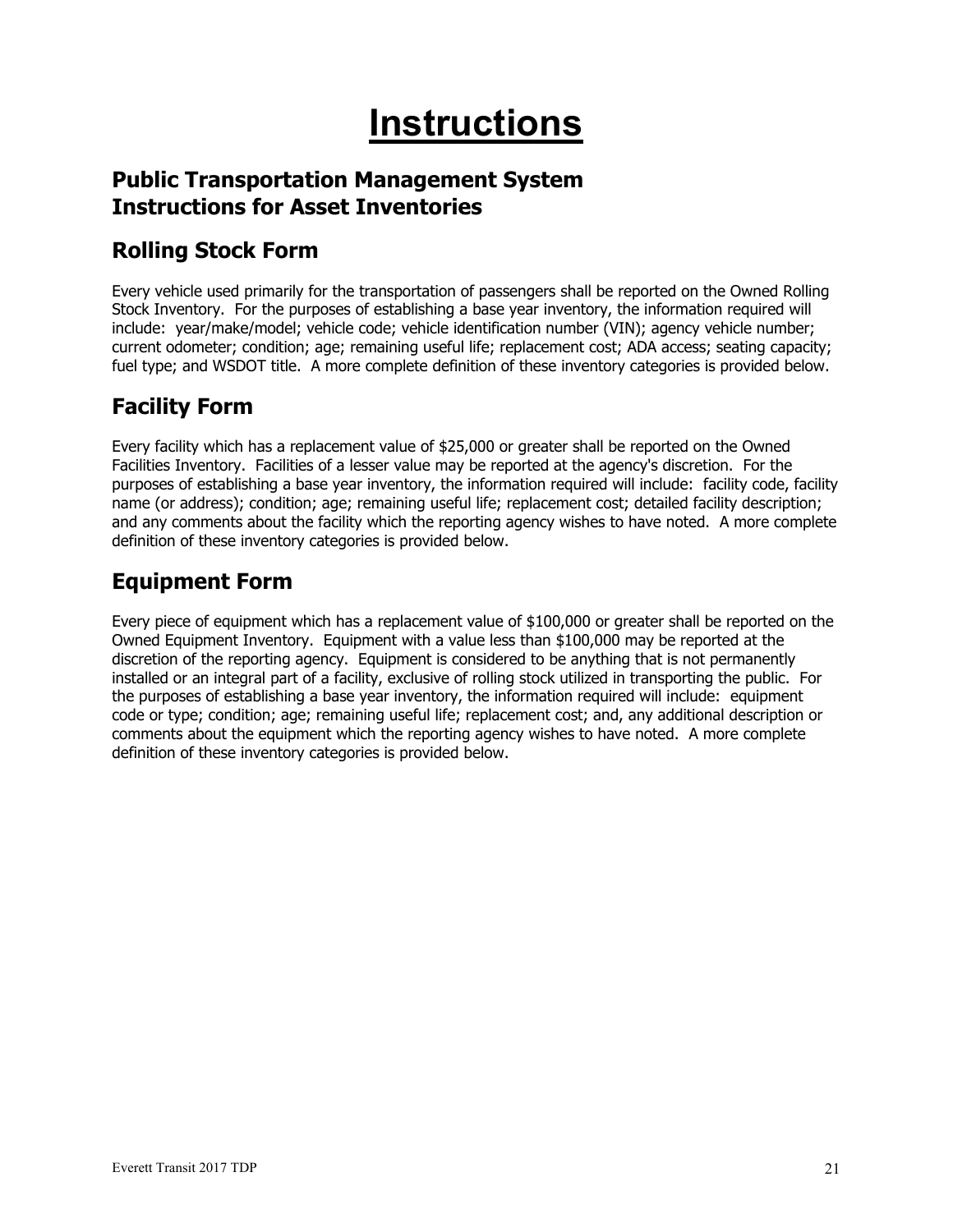# **Inventory Definitions**

| Year/Make/Model                   | Year: Year of vehicle manufacture.<br>Make: The name of the manufacturer of the vehicle.<br>Model: Name or number of vehicle model.                                                                                                                                                                                                                                                                                          |
|-----------------------------------|------------------------------------------------------------------------------------------------------------------------------------------------------------------------------------------------------------------------------------------------------------------------------------------------------------------------------------------------------------------------------------------------------------------------------|
| Vehicle Code or Equipment<br>Code | A table of rolling stock categories provided below assigns a code for<br>each vehicle type. A list of examples of equipment types and code<br>number is shown below.                                                                                                                                                                                                                                                         |
| Condition                         | The point rating that best describes the condition of the asset.<br>Maintenance staff should be involved in establishing the condition score.<br>If there are any issues related to the asset that are considered<br>significant enough to be noted, please provide a comment in the<br>appropriate column or attach an additional comment page. Example<br>might be plans for rehabilitation or identification of "lemons". |
| Age                               | Years since the facility was completed and opened for use or years since<br>the manufacture of equipment or vehicle.                                                                                                                                                                                                                                                                                                         |
| Remaining Useful Life             | The estimated number of years that the asset will be able to carry out its<br>intended purpose before being replaced.                                                                                                                                                                                                                                                                                                        |
| Replacement Cost                  | The current year estimated purchase price for a new vehicle or<br>equipment of this type. The current year estimated replacement cost for<br>a new facility on the same site. Do not include costs for replacement of<br>the land on which the facility is located.                                                                                                                                                          |
| Seating Capacity                  | Number of seats available to the public (includes driver for rideshare<br>vehicles). Indicate the number of positions for wheelchairs as '+' and<br>indicate that number (example: 30+2).                                                                                                                                                                                                                                    |
| Fuel Type                         | Indicate the fuel type by listing the appropriate letter: diesel (D),<br>gasoline (G), biodiesel (BD), electric (E), diesel/electric (DE),<br>compressed natural gas (CNG).                                                                                                                                                                                                                                                  |
| <b>WSDOT Title</b>                | Is the title to this vehicle currently held by WSDOT?                                                                                                                                                                                                                                                                                                                                                                        |
| Comments                          | If there are any issues related to the asset that are considered<br>significant, they should be noted. If your comments exceed two lines,<br>please attach a separate comment page.                                                                                                                                                                                                                                          |
|                                   | Examples of comments regarding equipment or rolling stock might be<br>plans for rehabilitation, elimination, or anticipated replacement due to<br>changes in technology or other requirements.                                                                                                                                                                                                                               |
|                                   | Examples for facility comments might be plans for rehabilitation,<br>elimination, or anticipated relocation of some functions from this site to<br>another. Problems with specific subsystems or issues regarding ability to<br>address regulatory requirements might be noted here.                                                                                                                                         |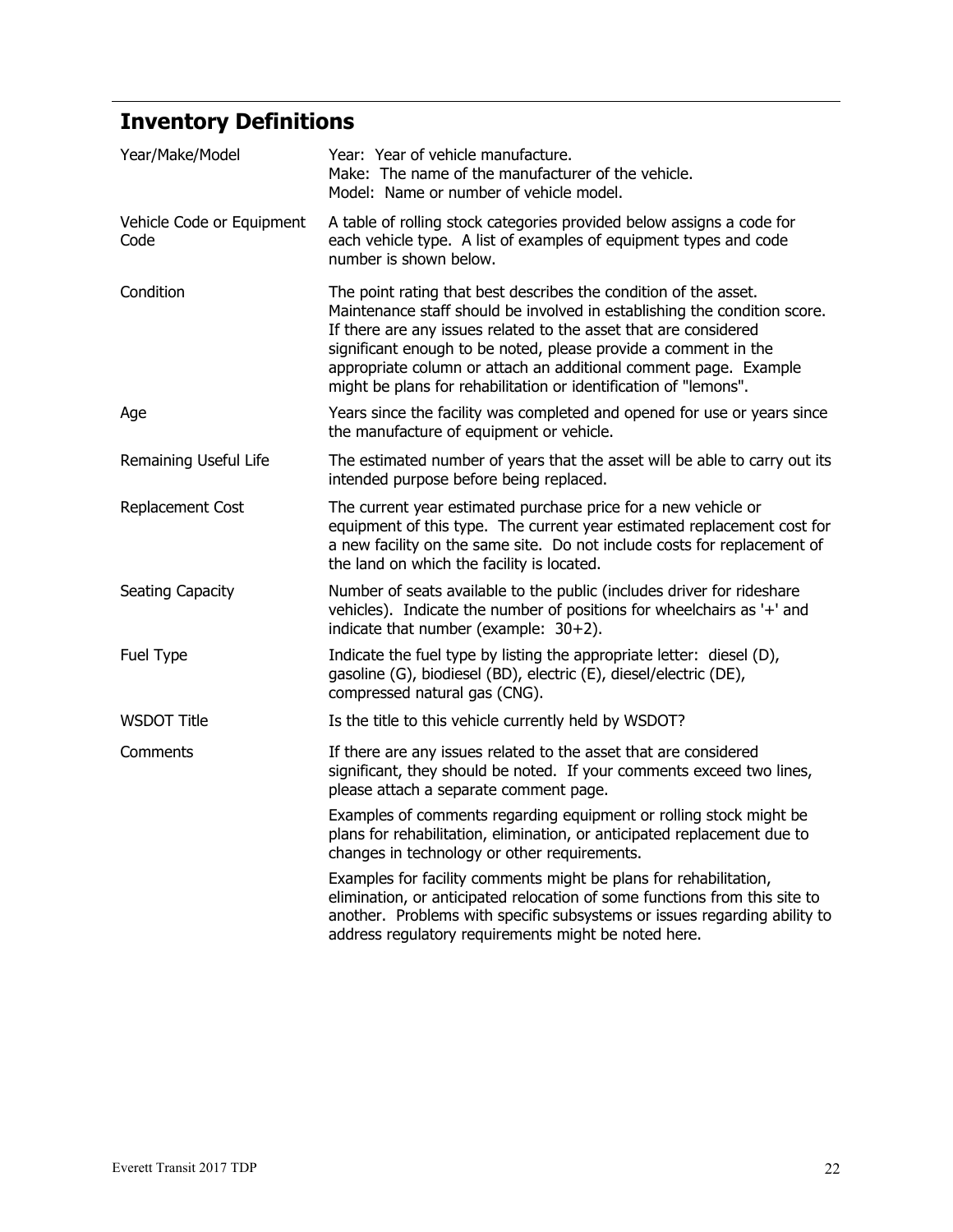### **Vehicle Codes**

| 01              | Bus - 40 ft.                     | 15 | Rail Cars - LRT                      |
|-----------------|----------------------------------|----|--------------------------------------|
| 02              | Bus - 35 ft.                     | 16 | Rail Cars - Rapid                    |
| 03              | Bus - 30 ft.                     | 17 | Rail Cars - Commuter Self-Propelled  |
| 04              | Bus - $<$ 30 ft.                 | 18 | Rail Cars - Commuter Trailer         |
| 05              | Bus - articulated                | 19 | Rail Cars - Trolley                  |
| 06              | Bus - Intercity                  | 20 | Rail Cars $-$ Intercity              |
| 07              | Bus - Trolley                    | 21 | Locomotive                           |
| 08              | <b>Bus - Trolley Articulated</b> | 22 | Cable Car                            |
| 09              | Bus - Double Deck                | 23 | People Mover                         |
| 10 <sup>1</sup> | <b>Bus - Dual Propulsion</b>     | 24 | Car - Incline Railway                |
| 11              | Cutaway (under 30 ft.)           | 25 | Fixed Guideway Cars (e.g., Monorail) |
| 12              | Body-on-Chassis (under 30 ft.)   | 26 | Ferry Boats                          |
| 13              | Van - Vanpool                    | 27 | Streetcar Replicas                   |
|                 | 14 Van - Special Service         | 28 | Other                                |

### **Facility Codes**

| 01 | <b>Power Distribution Substations</b> | 13 | Incline Railway                               |
|----|---------------------------------------|----|-----------------------------------------------|
| 02 | <b>Tunnels</b>                        | 14 | <b>Track System</b>                           |
| 03 | <b>Bridges</b>                        | 15 | Overhead Power Distribution System            |
| 04 | Elevated Right of Way/Track           | 16 | Passenger Amenities (Shelter, Restrms, etc.)  |
| 05 | People Mover                          | 17 | Terminals, Intermodal                         |
| 06 | <b>Transit Center</b>                 | 18 | <b>Toll Booths</b>                            |
| 07 | Boarding Platforms/Stations/Floats    | 19 | Uncovered Bus Storage                         |
| 08 | <b>Pedestrian Access Facilities</b>   | 20 | Covered Bus Storage                           |
| 09 | Park and Ride Lots                    | 21 | Wash Islands/Fuel Islands                     |
| 10 | <b>Administration Building</b>        | 22 | Warehouse/Storage                             |
| 11 | Maintenance Building                  | 23 | Multifunctional (Ops. & Maint.; Ops & Admin.) |
| 12 | Rail Yards/Shop                       | 24 | Other                                         |

### **Equipment Codes**

- 01 Line Equipment/Structures
- 02 Fare Collection Equipment (Stationary)
- 03 Surveillance/Security System
- 04 Automated Data Processing or Computer Hardware/Software Systems
- 05 Support Vehicles/Vessels
- 06 Work Trains
- 07 Train Control/Signal Systems
- 08 Radio System (Stationary)
- 09 Shop equipment (Other than permanently installed; e.g. port hoist)
- 10 Signage systems
- 11 Navigational Devices (ex. Dolphins & wingwalls)
- 12 Life Safety Equipment
- 13 Bicycle Locker/Racks (Stationary)
- 14 Accessibility Devices
- 15 Power Distribution Control and Monitoring System
- 16 Other (Be sure to include complete description)